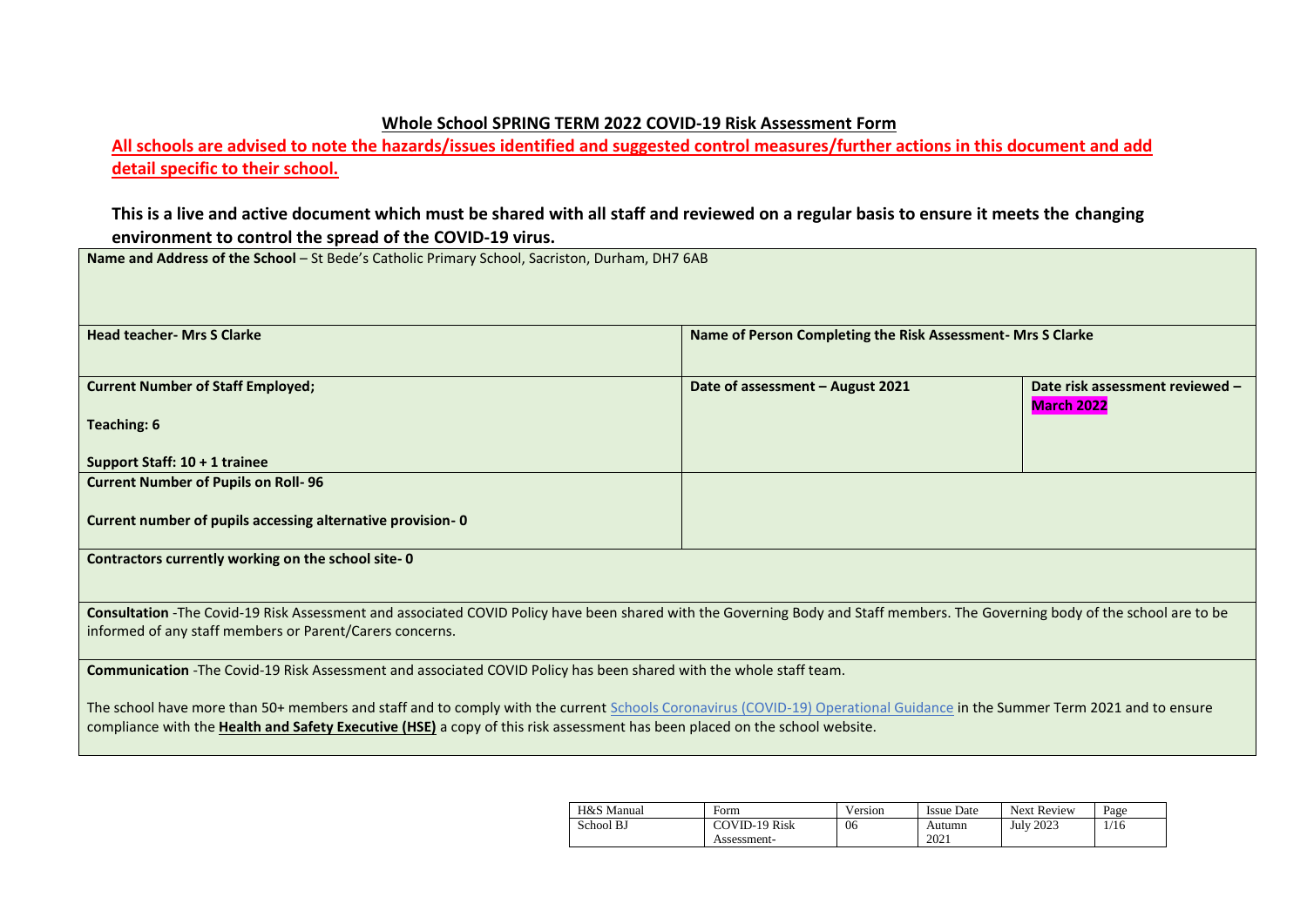Persons covered by this assessment – **The School Community, visitors, professionals, and contractors working in/attending the school site to provide support etc.**

COVID-19 is a virus which has serious effects which debilitates those who have caught it and causes immense distress both physically and mentally. The UK has suffered huge fatality rates.

**The virus is thought to spread mainly from person-to-person.**

- Between people who are in close contact with one another (within about 6 feet).
- Through respiratory droplets produced when an infected person coughs, sneezes, or talks.
- These droplets can land in the mouths or noses of people who are nearby or possibly be inhaled into the lungs.
- COVID-19 may be spread by people who are not showing symptoms.

| <b>RISK RATING</b> |                                             | Likelihood                           |                                      |                                      |  |  |  |
|--------------------|---------------------------------------------|--------------------------------------|--------------------------------------|--------------------------------------|--|--|--|
|                    |                                             | Probable                             | <b>Possible</b>                      | Remote                               |  |  |  |
|                    |                                             | Occurs repeatedly, to be expected or | Could occur sometime or effect a few | Unlikely to occur or not many people |  |  |  |
|                    |                                             | could affect large number of people  | people                               | to be affected                       |  |  |  |
|                    | <b>Maior</b>                                | High                                 | High                                 | Medium                               |  |  |  |
| Impact             | Major injury, permanent disability, or ill- |                                      |                                      |                                      |  |  |  |
|                    | health                                      |                                      |                                      |                                      |  |  |  |
|                    | <b>Severe</b>                               | High                                 | Medium                               | Low                                  |  |  |  |
|                    | Injury requiring medical treatment          |                                      |                                      |                                      |  |  |  |
|                    | <b>Minor</b>                                | Medium                               | Low                                  | Low                                  |  |  |  |
|                    | First aid treatment                         |                                      |                                      |                                      |  |  |  |

The school are following the guidanc[e Schools coronavirus \(COVID-19\) operational guidance](https://www.gov.uk/government/publications/actions-for-schools-during-the-coronavirus-outbreak/schools-coronavirus-covid-19-operational-guidance) and where applicable guidance for [Early Years,](https://www.gov.uk/government/publications/coronavirus-covid-19-early-years-and-childcare-closures/actions-for-early-years-and-childcare-providers-during-the-covid-19-pandemic) [Further Education Colleges](https://www.gov.uk/government/publications/coronavirus-covid-19-maintaining-further-education-provision/further-education-covid-19-operational-guidance) and [Special Schools.](https://www.gov.uk/government/publications/guidance-for-full-opening-special-schools-and-other-specialist-settings/send-and-specialist-settings-additional-covid-19-operational-guidance-applies-after-step-4) Public Health England advice systems of controls to minimize coronavirus (COVID-19) risks in school environments, the school are adhering to the four key current systems of control;

1. Ensure good hygiene for everyone.

- 
- 2. Maintain appropriate cleaning regimes. 3. Keep occupied spaces well ventilated.
- 4. Follow public health advice on testing, self-isolation and managing confirmed cases of COVID-19.

[COVID-19 will be a feature of our lives for the foreseeable future, so we need to learn to live with it and manage the risk to ourselves and others-Coronavirus: how](https://www.gov.uk/guidance/covid-19-coronavirus-restrictions-what-you-can-and-cannot-do?fbclid=IwAR05JnKHSGCw44PjqCdklSq0TdZNY55Qqf_5_MDleT_oAMdmVYhPVoGwdgU) to stay safe and help prevent the spread.

| H&S Manual | Form                 | Version | <b>Issue Date</b> | <b>Next Review</b> | Page |
|------------|----------------------|---------|-------------------|--------------------|------|
| School BJ  | <b>COVID-19 Risk</b> | 06      | Autumn            | <b>July 2023</b>   | 2/16 |
|            | Assessment-          |         | 2021              |                    |      |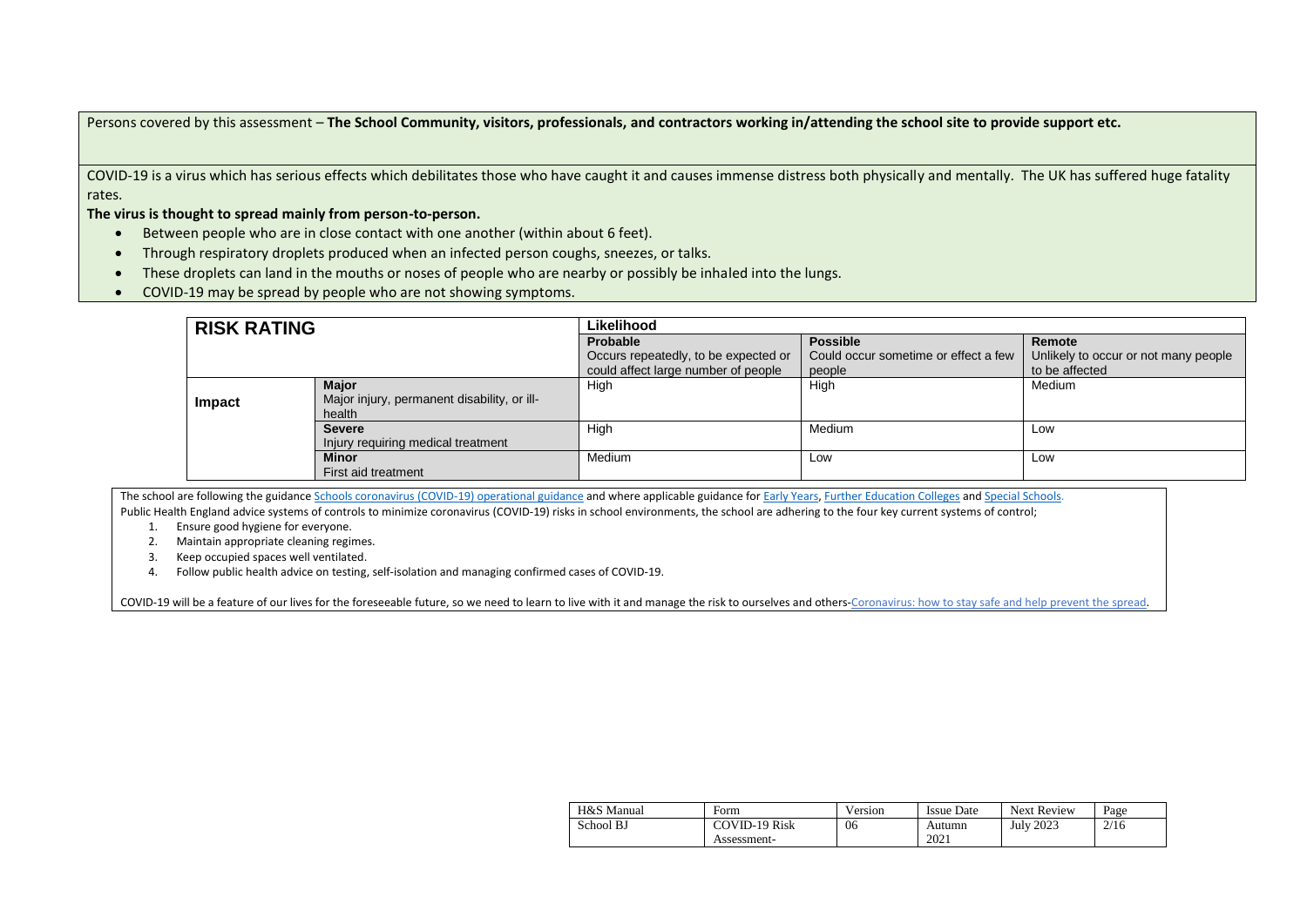| Hazards / issue                                | <b>Risk</b><br>rating<br>H/M/L | <b>Recommended controls</b>                                                                                                                                                                                                                                                                                                                                                                                                                                                                                                                                                                                                                                                                                                                                                                                                                                                                                                                                                                                                                                                                                                                               | Yes/No<br>$(x \vee$ if in<br>place)                                         | Further action to be taken during the<br>Autumn Term 2021.                                                                                                                                                                                                                                                                                                                                                                                                                                                                                                                                                                                                                                                                                                                                                                                                                                                                                                                                                                                                                                                                                                                                                                                                                                                                                                                                                                                                                                                                                                                                                                        |               |                                     | By whom<br>& when               | <b>Risk</b><br>Rating<br>H/M/L |
|------------------------------------------------|--------------------------------|-----------------------------------------------------------------------------------------------------------------------------------------------------------------------------------------------------------------------------------------------------------------------------------------------------------------------------------------------------------------------------------------------------------------------------------------------------------------------------------------------------------------------------------------------------------------------------------------------------------------------------------------------------------------------------------------------------------------------------------------------------------------------------------------------------------------------------------------------------------------------------------------------------------------------------------------------------------------------------------------------------------------------------------------------------------------------------------------------------------------------------------------------------------|-----------------------------------------------------------------------------|-----------------------------------------------------------------------------------------------------------------------------------------------------------------------------------------------------------------------------------------------------------------------------------------------------------------------------------------------------------------------------------------------------------------------------------------------------------------------------------------------------------------------------------------------------------------------------------------------------------------------------------------------------------------------------------------------------------------------------------------------------------------------------------------------------------------------------------------------------------------------------------------------------------------------------------------------------------------------------------------------------------------------------------------------------------------------------------------------------------------------------------------------------------------------------------------------------------------------------------------------------------------------------------------------------------------------------------------------------------------------------------------------------------------------------------------------------------------------------------------------------------------------------------------------------------------------------------------------------------------------------------|---------------|-------------------------------------|---------------------------------|--------------------------------|
| 1) Transmission within the school community    |                                |                                                                                                                                                                                                                                                                                                                                                                                                                                                                                                                                                                                                                                                                                                                                                                                                                                                                                                                                                                                                                                                                                                                                                           |                                                                             |                                                                                                                                                                                                                                                                                                                                                                                                                                                                                                                                                                                                                                                                                                                                                                                                                                                                                                                                                                                                                                                                                                                                                                                                                                                                                                                                                                                                                                                                                                                                                                                                                                   |               |                                     |                                 |                                |
| Transmission of COVID-19 in<br>the SPRING Term | Н                              | -NHS COVID-19 Vaccination -programme has<br>commenced throughout the UK.<br>-Pregnant staff are aware that they can get<br>vaccinated against COVID-19 if aged 18 or<br>over.<br>-A register is in place at the school<br>identifying staff members who have received<br>the vaccination for COVID-19.<br>-Staff, Parents/Carers are aware of the<br>symptoms of COVID-19.<br>- The school have provided Staff, Parents and<br>Carers with an e-mail address/contact details<br>to report a positive LFD/PCR test in and out<br>of school hours. The e-mail address and<br>contact details are monitored on at least a<br>daily basis.<br>- Pupils, staff and other adults should follow<br>guidance on People with COVID-19 and their<br>contacts if they have COVID-19 symptoms.<br>-Staff and Parents/Carers follow the sickness<br>absence procedure in place at the school<br>-Staff and Pupil attendance records<br>maintained each day.<br>-All staff and pupils adhere to any<br>instructions, advice, guidance, and site rules<br>provided to them.<br>-Weekly updates circulated to Headteachers<br>by Jim Murray-Head of Education and Skills. | ✓<br>✔<br>$\checkmark$<br>$\checkmark$<br>$\checkmark$<br>✔<br>$\checkmark$ | -Remind all staff on their return to school that the NHS<br>COVID-19 Vaccination programme can still be<br>accessed-Book or manage your coronavirus (COVID-<br>19) vaccination.<br>-Ensure that the COVID-19 staff vaccination register is<br>kept up to date during the academic year 21 22<br>-Staff to be made aware that -A booster vaccine<br>programme is expected to be rolled out from<br>September 2021.<br>-Where coronavirus symptoms presented Staff and<br>Parents/Carers advised to get a PCR test (test that is<br>sent to a lab), even if the symptoms are mild.<br>Try to stay at home and avoid contact with other<br>people until you get your test result.<br>The symptoms are:<br>a high temperature<br>$\bullet$<br>a new, continuous cough<br>a loss or change to your sense of smell or taste<br>NB: While you're no longer required by law to self-<br>isolate if you have COVID-19, you should still stay at<br>home and avoid contact with other people. This helps<br>reduce the chance of passing COVID-19 on to others.<br>This advice will be updated on 1 April 2022.<br>If you have COVID-19, you should stay at home<br>$\bullet$<br>while you're infectious to others.<br>This can be for up to 10 days from when your<br>symptoms start. Many people will no longer be<br>infectious to others after 5 days.<br>You can do a rapid lateral flow test from 5 days<br>after your symptoms started (or the day you had<br>the test if you do not have symptoms) and<br>another the next day.<br>If both tests are negative and you do not have a<br>high temperature, you're less likely to pass |               |                                     | Headteacher                     | M                              |
|                                                |                                |                                                                                                                                                                                                                                                                                                                                                                                                                                                                                                                                                                                                                                                                                                                                                                                                                                                                                                                                                                                                                                                                                                                                                           | H&S Manual<br>School BJ                                                     | Form<br><b>COVID-19 Risk</b><br>Assessment-                                                                                                                                                                                                                                                                                                                                                                                                                                                                                                                                                                                                                                                                                                                                                                                                                                                                                                                                                                                                                                                                                                                                                                                                                                                                                                                                                                                                                                                                                                                                                                                       | Version<br>06 | <b>Issue Date</b><br>Autumn<br>2021 | Next Review<br><b>July 2023</b> | Page<br>3/16                   |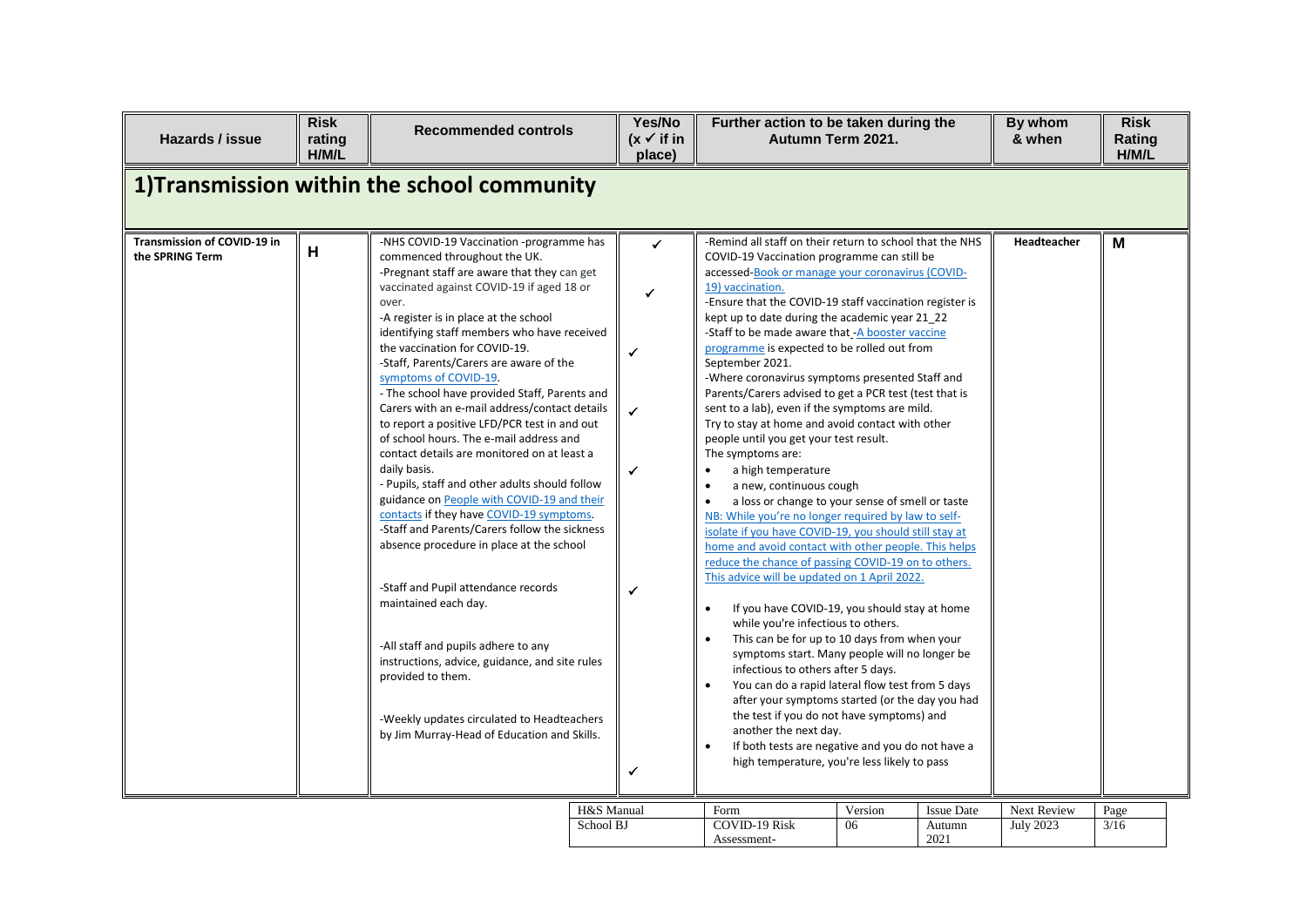| Hazards / issue                                     | <b>Risk</b><br>rating<br>H/M/L | <b>Recommended controls</b>                                                                                                                                                                                                   | Yes/No<br>$(x \checkmark)$ if in<br>place) | Further action to be taken during the<br>Autumn Term 2021.                                                                                                                                                                                                                                                                                                                                                                                                                                                                                                                                                                                                                                                                                                                                                                                                                                                                                                                                                                                                                                                                                                                                                                                                                                                                    |               |                                     | By whom<br>& when               | <b>Risk</b><br>Rating<br>H/M/L |
|-----------------------------------------------------|--------------------------------|-------------------------------------------------------------------------------------------------------------------------------------------------------------------------------------------------------------------------------|--------------------------------------------|-------------------------------------------------------------------------------------------------------------------------------------------------------------------------------------------------------------------------------------------------------------------------------------------------------------------------------------------------------------------------------------------------------------------------------------------------------------------------------------------------------------------------------------------------------------------------------------------------------------------------------------------------------------------------------------------------------------------------------------------------------------------------------------------------------------------------------------------------------------------------------------------------------------------------------------------------------------------------------------------------------------------------------------------------------------------------------------------------------------------------------------------------------------------------------------------------------------------------------------------------------------------------------------------------------------------------------|---------------|-------------------------------------|---------------------------------|--------------------------------|
|                                                     |                                |                                                                                                                                                                                                                               | ✔                                          | COVID-19 to others and you can go back to your<br>normal routine.<br>If your test result is positive on day 5, you can carry on<br>doing rapid lateral flow tests every day until you get 2<br>negative test results in a row.<br>-Staff and Parents/Carers advised to report the<br>outcome of their LFD/PCR tests results to the school<br>via the previously agreed route.<br>-NHS Test and Trace are now responsible for<br>contacting close contacts.<br>-Contingency framework in place to ensure safe<br>staffing levels are achievable, agreed established and<br>monitored appropriate to group sizes/ pupil needs and<br>the activities being undertaken.<br>-If a parent or carer insists on a pupil attending your<br>school where they have a confirmed or suspected case<br>of COVID-19, the Head can take the decision to refuse<br>the pupil if, in their reasonable judgement, it is<br>necessary to protect other pupils and staff from<br>possible infection with COVID-19<br>-Staff to be advised to continue to make sensible<br>decisions regarding their proximity to others both in<br>class and when working with colleagues.<br>-Where concerns are raised with the number of<br>positive cases within the school community contact<br>the DfE helpline on 0800 046 8687 and selecting<br>option 1. |               |                                     |                                 |                                |
| <b>Staff/Pupils identified as</b><br>close contacts | M                              | Public health advice for People with COVID-<br>19 and their contacts changed from 24<br><b>February.</b> Contacts are no longer required to<br>self-isolate or advised to take daily tests, and<br>contact tracing has ended. | ✓                                          | There is no requirement to self isolate or take daily<br>tests if any pupil/staff member etc is deemed a close<br>contact of a positive case.<br>Children and staff may attend school as normal in this<br>instance<br>Contact tracing has ended                                                                                                                                                                                                                                                                                                                                                                                                                                                                                                                                                                                                                                                                                                                                                                                                                                                                                                                                                                                                                                                                              |               |                                     | <b>Headteacher</b>              | L                              |
|                                                     |                                |                                                                                                                                                                                                                               | H&S Manual<br>School BJ                    | Form<br><b>COVID-19 Risk</b><br>Assessment-                                                                                                                                                                                                                                                                                                                                                                                                                                                                                                                                                                                                                                                                                                                                                                                                                                                                                                                                                                                                                                                                                                                                                                                                                                                                                   | Version<br>06 | <b>Issue Date</b><br>Autumn<br>2021 | Next Review<br><b>July 2023</b> | Page<br>4/16                   |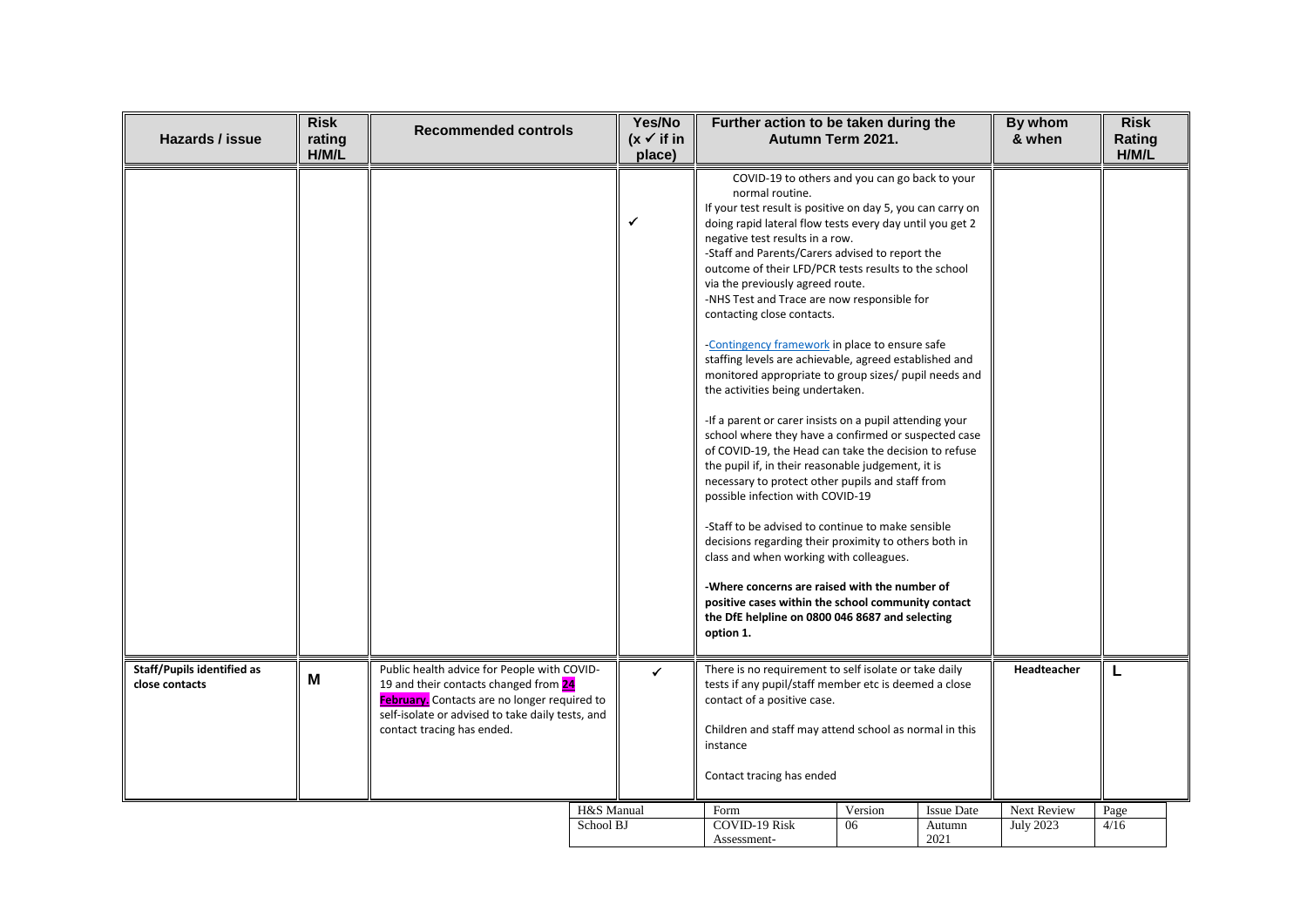| Hazards / issue                                       | <b>Risk</b><br>rating<br>H/M/L | <b>Recommended controls</b>                                                                                                                                                                                                                                                                                                                                                                                                                                                               | Yes/No<br>$(x \checkmark)$ if in<br>place) | Further action to be taken during the<br>Autumn Term 2021.                                                                                                                                                                                                                                                                                                                                                                                                                                                  | By whom<br>& when  | <b>Risk</b><br>Rating<br>H/M/L |
|-------------------------------------------------------|--------------------------------|-------------------------------------------------------------------------------------------------------------------------------------------------------------------------------------------------------------------------------------------------------------------------------------------------------------------------------------------------------------------------------------------------------------------------------------------------------------------------------------------|--------------------------------------------|-------------------------------------------------------------------------------------------------------------------------------------------------------------------------------------------------------------------------------------------------------------------------------------------------------------------------------------------------------------------------------------------------------------------------------------------------------------------------------------------------------------|--------------------|--------------------------------|
|                                                       |                                |                                                                                                                                                                                                                                                                                                                                                                                                                                                                                           |                                            | -Consideration may be given to seating plans in<br>classrooms.<br>Staff to be advised to continue to make sensible<br>decisions regarding their proximity to others both in<br>class and when working with colleagues.<br>2) Lateral Flow Device (LFD) Asymptomatic Testing Site (ATS) testing in schools and LFD testing at home.                                                                                                                                                                          |                    |                                |
| <b>Home Positive</b><br><b>LFD/PCR test</b><br>result | H                              | -Staff and Parents/Carers advised to report<br>the outcome of their LFD/PCR tests results to<br>the school via the previously agreed route.<br>-Staff, and parent/carers are aware to report<br>the LFD/PCR test results via the NHS Online<br>reporting system for both negative, void, and<br>positive test results.                                                                                                                                                                    | ✔<br>✓                                     | -Parents/Carers reminded to report the results of the<br>PCR test via the school e-mail address/contact details<br>provided by the school. The e-mail address/contact<br>details are monitored by the school on at least a daily<br>basis.<br>-- If the LFT/PCR test is negative the staff/pupil can<br>return to school.<br>-Where a positive case is confirmed then the<br>staff/pupil must follow the isolation guidance                                                                                 | <b>Headteacher</b> | L                              |
| COVID-19<br><b>Outbreak</b>                           | H                              | -DCC Public Health Team are monitoring all<br>positive cases reported in the County. Where<br>an increase in cases occurs, DCC H&S Team<br>may be contacted to offer support to<br>identified schools.<br>A higher than previously experienced and/or<br>rapidly increasing number of staff or<br>student absences due to COVID-19 infection<br>Or<br>A cluster of cases where there are concerns<br>about the health needs of vulnerable staff or<br>students* within the affected group | ✓                                          | -DCC Public Health Team have provided a template<br>COVID-19 Outbreak management plan that is to be<br>completed by the Headteacher.<br>-The school at present is still required to report cases<br>to the DCC public Health team and will receive direct<br>support - although these arrangements are in a period<br>of transition.<br>-Where an outbreak is identified It may be necessary<br>to reintroduce face coverings for staff and pupils when<br>in classrooms and moving around the school site. | Headteacher        | L                              |

| H&S Manual | Form                 | Version | Issue Date | <b>Next Review</b> | Page |
|------------|----------------------|---------|------------|--------------------|------|
| School BJ  | <b>COVID-19 Risk</b> | 06      | Autumn     | <b>July 2023</b>   | 5/16 |
|            | Assessment-          |         | 2021       |                    |      |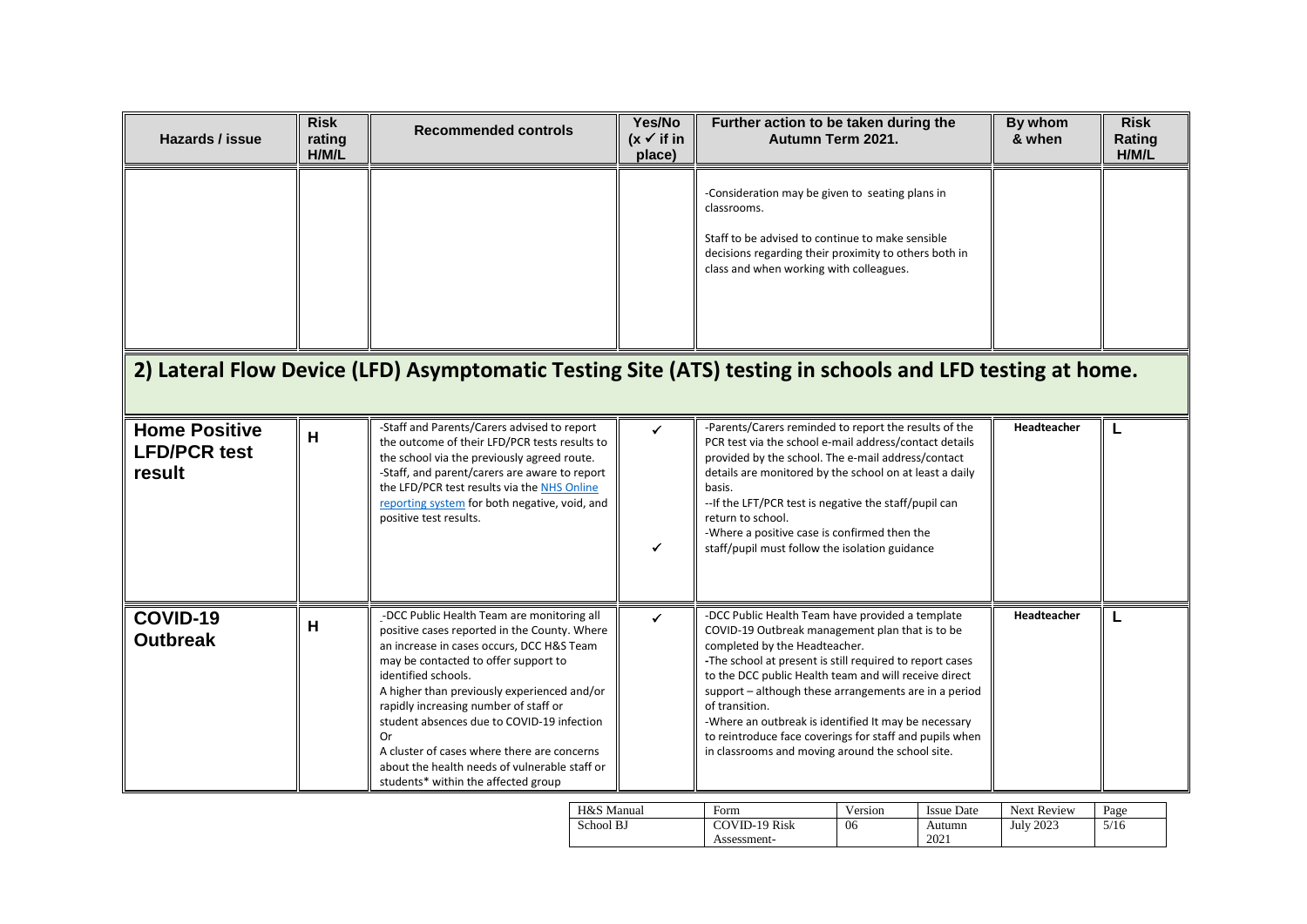| Hazards / issue                        | <b>Risk</b><br>rating<br>H/M/L | <b>Recommended controls</b>                                                                                                                                                                                                                                                                                                                                                                                                                                                                                                                                                                                                                                                                                                                                                                                                                                                                                                                                                                                                                                                   | Yes/No<br>$(x \checkmark)$ if in<br>place) | Further action to be taken during the<br>Autumn Term 2021.                                                                                                                                                                                                                                                                                                                                                                                                                                                                                                                                                                                                                                                                                                                                                                                                                                                                                                                                                                     | By whom<br>& when | <b>Risk</b><br>Rating<br>H/M/L |
|----------------------------------------|--------------------------------|-------------------------------------------------------------------------------------------------------------------------------------------------------------------------------------------------------------------------------------------------------------------------------------------------------------------------------------------------------------------------------------------------------------------------------------------------------------------------------------------------------------------------------------------------------------------------------------------------------------------------------------------------------------------------------------------------------------------------------------------------------------------------------------------------------------------------------------------------------------------------------------------------------------------------------------------------------------------------------------------------------------------------------------------------------------------------------|--------------------------------------------|--------------------------------------------------------------------------------------------------------------------------------------------------------------------------------------------------------------------------------------------------------------------------------------------------------------------------------------------------------------------------------------------------------------------------------------------------------------------------------------------------------------------------------------------------------------------------------------------------------------------------------------------------------------------------------------------------------------------------------------------------------------------------------------------------------------------------------------------------------------------------------------------------------------------------------------------------------------------------------------------------------------------------------|-------------------|--------------------------------|
|                                        |                                | Or<br>If any case of COVID-19 in school has<br>resulted in that person being hospitalised<br>* NHS information regarding children, young<br>people and adults who are at high risk from<br>COVID-19:<br>https://www.nhs.uk/conditions/coronavirus-<br>covid-19/people-at-higher-risk/who-is-at-<br>high-risk-from-coronavirus/                                                                                                                                                                                                                                                                                                                                                                                                                                                                                                                                                                                                                                                                                                                                                |                                            | -Where an outbreak is identified it may be necessary<br>to reintroduce class bubbles and restrict movement<br>around the building.<br>-Where concerns are raised with the number of<br>positive cases within the school community contact<br>the DfE helpline on 0800 046 8687 and selecting<br>option 1.                                                                                                                                                                                                                                                                                                                                                                                                                                                                                                                                                                                                                                                                                                                      |                   |                                |
| 3) Day to day infection control.       |                                |                                                                                                                                                                                                                                                                                                                                                                                                                                                                                                                                                                                                                                                                                                                                                                                                                                                                                                                                                                                                                                                                               |                                            |                                                                                                                                                                                                                                                                                                                                                                                                                                                                                                                                                                                                                                                                                                                                                                                                                                                                                                                                                                                                                                |                   |                                |
| Infection Control within the<br>school | н                              | -Staff and pupils who experience COVID-19<br>symptoms or have a positive LFD test whilst<br>at school are sent home as soon as possible<br>and advised to arrange to have a PCR test. -<br>Parents/Carers are contacted to collect<br>pupils from the school site.<br>-Pupils who experience COVID-19 symptoms<br>are to be collected from school as soon as<br>possible. They are kept 2m apart from all<br>other pupils and staff whilst on site, where<br>possible.<br>-If a pupil needs direct personal care until<br>they can return home, staff wear gloves, an<br>apron, and a face mask. Eye protection<br>should also be worn if deemed risk from<br>coughing/spitting/vomiting.<br>-Anyone who comes into close contact with<br>someone with COVID symptoms must wash<br>their hands. They do not need to isolate or<br>get a test unless they develop symptoms<br>themselves.<br>-Staff/ pupils who test positive for COVID 19<br>should follow isolation guidelines<br>-Close contacts may continue to attend the<br>setting as normal inline with current advice | ✔<br>✔<br>✔                                | -Staff to be advised to continue to make sensible<br>decisions regarding their proximity to others both in<br>class and when working with colleagues.<br>-Staff and pupils should avoid using public transport<br>and, wherever possible, be collected by a member of<br>their family or household.<br>--Staff members well being assessed as to whether<br>they are fit enough to make their own way home.<br>Where need identified, next of kin to be contacted.<br>School will continue to implement the following<br>control measures<br>Ensure good hygiene for everyone<br>Maintain appropriate cleaning regimes<br>Keep occupied spaces well ventilated<br>Follow public health advice on testing, self isolatiobn<br>and managing confirmed cases of Covid 19.<br>We reserve the right to do the following things in<br>order to keep our community safe:<br>Have online/telephone meetings<br>Introduce bubbles<br>Cancel trips/visits etc<br><b>Stagger start/end times</b><br>Cancel morning/after school provision | Headteacher       | М                              |

| H&S Manual | Form                 | version | <b>Issue Date</b> | <b>Next Review</b> | Page |
|------------|----------------------|---------|-------------------|--------------------|------|
| School BJ  | <b>COVID-19 Risk</b> | 06      | Autumn            | <b>July 2023</b>   | 6/16 |
|            | Assessment-          |         | 2021              |                    |      |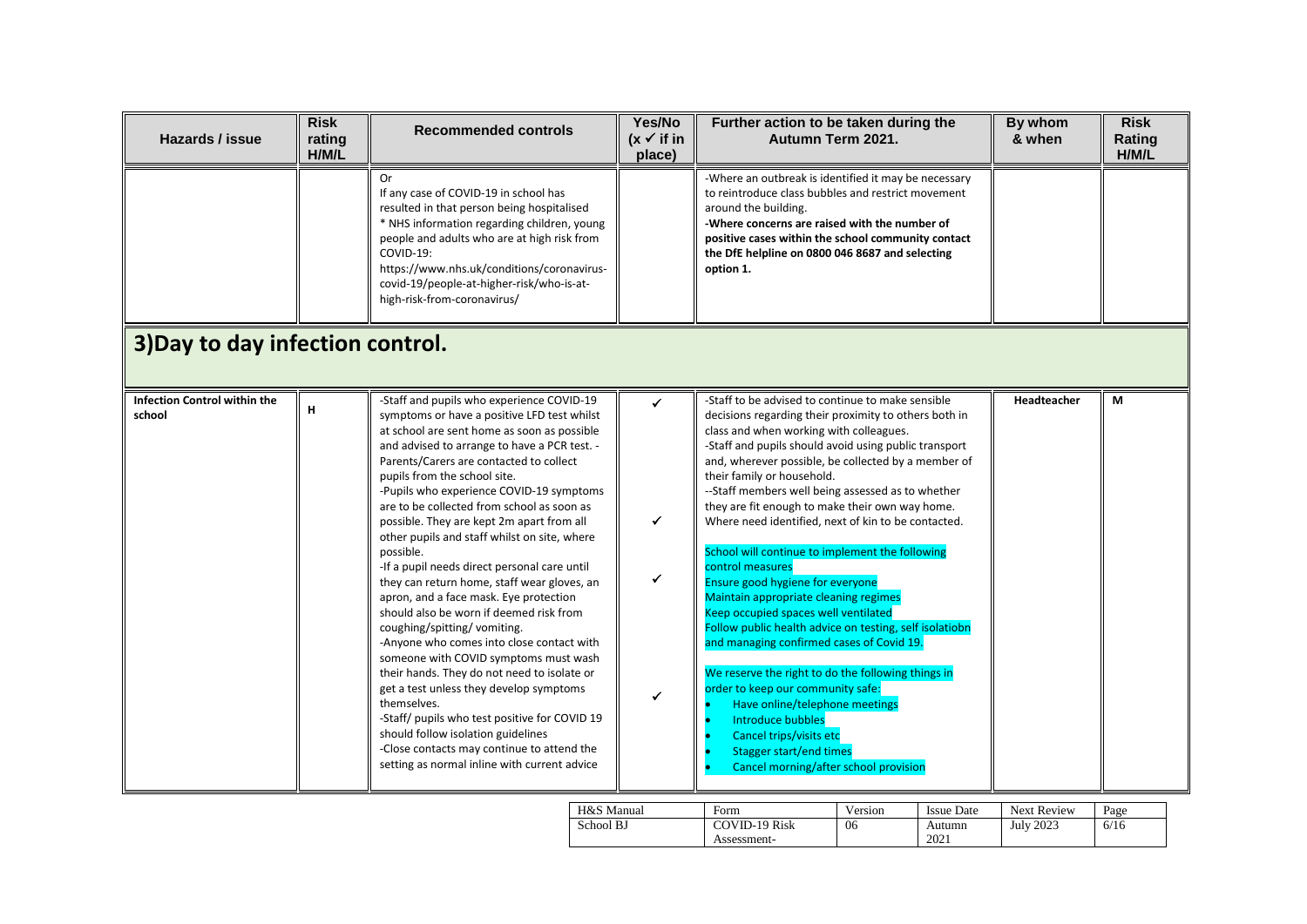| Hazards / issue                                 | <b>Risk</b><br>rating<br>H/M/L | <b>Recommended controls</b>                                                                                                                                                                                                                                                                                                                                                                                                                                                                                                                                              | Yes/No<br>$(x \checkmark)$ if in<br>place) | Further action to be taken during the<br>Autumn Term 2021.                                                                                                                                                                                                                                                                                                                                                                                                                                                                                                                                                                                                                                                                            |               |                                     | By whom<br>& when               | <b>Risk</b><br>Rating<br>H/M/L |
|-------------------------------------------------|--------------------------------|--------------------------------------------------------------------------------------------------------------------------------------------------------------------------------------------------------------------------------------------------------------------------------------------------------------------------------------------------------------------------------------------------------------------------------------------------------------------------------------------------------------------------------------------------------------------------|--------------------------------------------|---------------------------------------------------------------------------------------------------------------------------------------------------------------------------------------------------------------------------------------------------------------------------------------------------------------------------------------------------------------------------------------------------------------------------------------------------------------------------------------------------------------------------------------------------------------------------------------------------------------------------------------------------------------------------------------------------------------------------------------|---------------|-------------------------------------|---------------------------------|--------------------------------|
|                                                 |                                | - Infection Control Risk assessment in place<br>to manage other biological hazards within<br>the school community.<br>-Spillage policy in place.                                                                                                                                                                                                                                                                                                                                                                                                                         |                                            |                                                                                                                                                                                                                                                                                                                                                                                                                                                                                                                                                                                                                                                                                                                                       |               |                                     |                                 |                                |
| Social Distancing within the<br>school building | н                              | -All occupied areas within the school will be<br>ventilated throughout the school day.<br>-Good hand and respiratory hygiene<br>demonstrated when moving about the<br>building.<br>-Pupils are supervised when moving about<br>the building.<br>4) Maintaining Hand and Respiratory Hygiene.                                                                                                                                                                                                                                                                             | ✓<br>✓                                     | -Although social distancing is no longer a legal<br>requirement for staff and pupils, Headteachers still<br>have a legal duty to ensure the health and safety of<br>their staff and pupils.<br>-Measures previously put in place (e.g., one-way<br>systems/dedicated access/egress points into the<br>building) to ease congestion when staff and pupils are<br>entering/exiting and moving about the building can<br>still continue.<br>-Consideration be given to phasing in school activities<br>where year groups and staff will interact during the<br>start of the school term.<br>-Staff are to be advised to continue to make sensible<br>decisions regarding their proximity to others both in<br>class and with colleagues. |               |                                     | Headteacher                     | L                              |
|                                                 |                                |                                                                                                                                                                                                                                                                                                                                                                                                                                                                                                                                                                          |                                            |                                                                                                                                                                                                                                                                                                                                                                                                                                                                                                                                                                                                                                                                                                                                       |               |                                     |                                 |                                |
| <b>Hand and Respiratory</b><br>Hygiene          | н                              | -Handwashing/application of hand sanitiser<br>embedded in the daily routines of the<br>school.<br>-Supplies of hand sanitiser (60-70% alcohol)<br>available at entrance points and where there<br>are no handwashing facilities around the<br>school site<br>(Supplies regularly monitored & maintained).<br>-Support is provided to pupils who are<br>unable to clean their hands independently,<br>especially where hand sanitiser is used, to<br>prevent hazards such as ingestion<br>-Staff and Pupils wash their hands or apply<br>hand sanitiser (60-70% alcohol); | J.                                         | -Handwashing guidance and<br>Handwashing Video to be shared with staff so that<br>pupils can be reminded how to wash their<br>hands/apply sanitiser.<br>Additional hand sanitiser to be purchased.<br>No hand dryers to be enabled in the toilets to mitigate<br>the potential spread of the virus.<br>Hand washing will remain a high priority during school<br>times and regularly revisited with all pupils by staff<br>within school.                                                                                                                                                                                                                                                                                             |               |                                     | Headteacher                     | M                              |
|                                                 |                                | H&S Manual<br>School BJ                                                                                                                                                                                                                                                                                                                                                                                                                                                                                                                                                  |                                            | Form<br><b>COVID-19 Risk</b><br>Assessment-                                                                                                                                                                                                                                                                                                                                                                                                                                                                                                                                                                                                                                                                                           | Version<br>06 | <b>Issue Date</b><br>Autumn<br>2021 | Next Review<br><b>July 2023</b> | Page<br>7/16                   |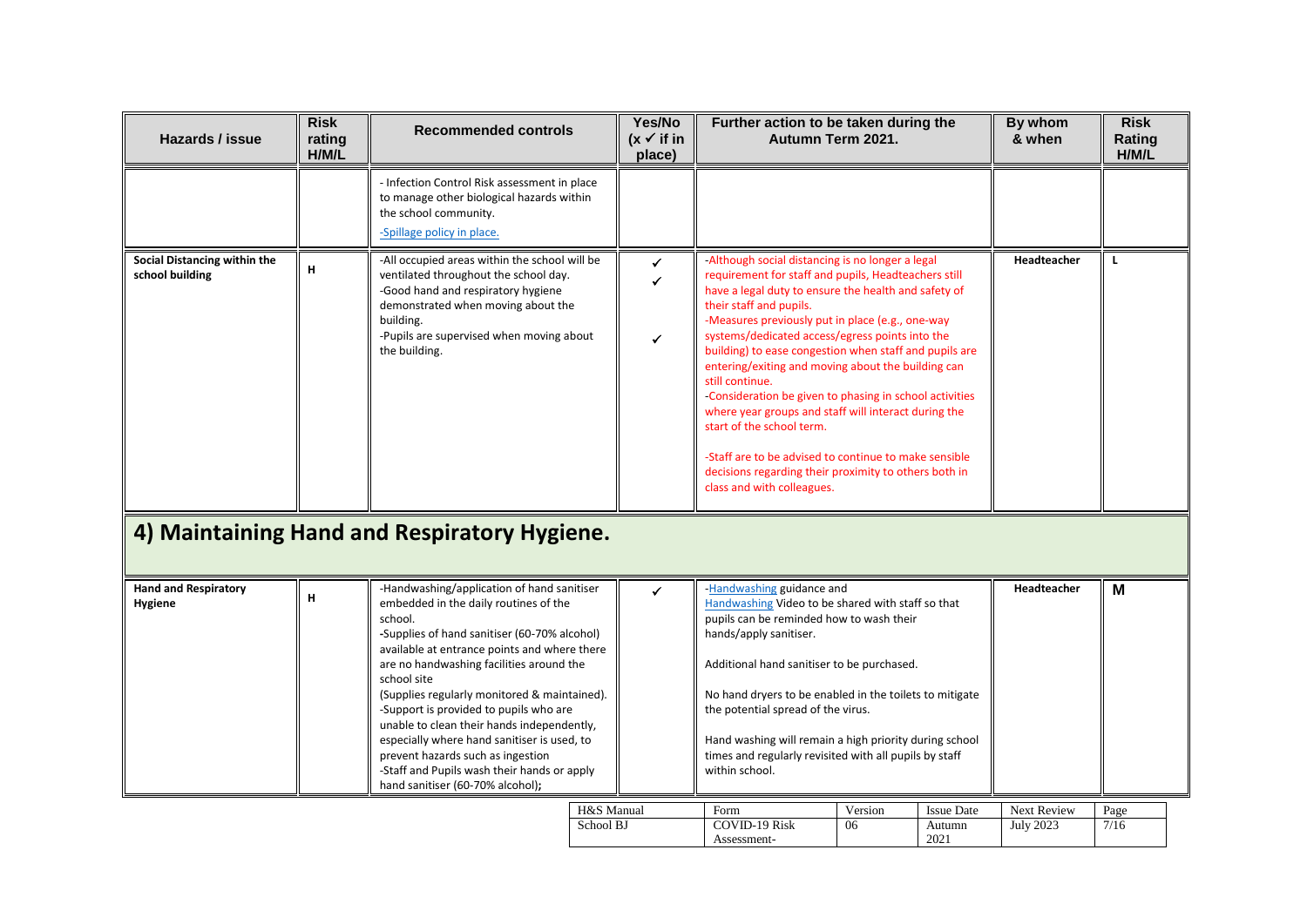| Hazards / issue                                                                 | <b>Risk</b><br>rating<br>H/M/L | <b>Recommended controls</b>                                                                                                                                                                                                                                                                                                                                                                                                                                                                                                                                                                        | Yes/No<br>$(x \checkmark)$ if in<br>place) | Further action to be taken during the<br>Autumn Term 2021.                                                                                                                                                                                                                                                | By whom<br>& when  | <b>Risk</b><br>Rating<br>H/M/L |
|---------------------------------------------------------------------------------|--------------------------------|----------------------------------------------------------------------------------------------------------------------------------------------------------------------------------------------------------------------------------------------------------------------------------------------------------------------------------------------------------------------------------------------------------------------------------------------------------------------------------------------------------------------------------------------------------------------------------------------------|--------------------------------------------|-----------------------------------------------------------------------------------------------------------------------------------------------------------------------------------------------------------------------------------------------------------------------------------------------------------|--------------------|--------------------------------|
|                                                                                 |                                | - When they arrive at the school<br>- When they return from break periods<br>- When they change rooms<br>- Before and after eating<br>-Following interventions<br>-Hand, cleaning, and respiratory stations<br>remain within communal and classroom<br>environments.<br>-Sufficient handwashing facilities are<br>available around the school --Soap hand<br>towels and hand dryers readily available.<br>-Handwashing, and hand sanitiser posters<br>located in Staff and Pupil toilet areas and<br>around the school site.<br>-The school are utilising The e-Bug COVID-19<br>website resources. |                                            | Tissues will be available in all<br>classrooms/office/communal areas and bins emptied<br>regularly                                                                                                                                                                                                        |                    |                                |
| <b>Face Coverings</b>                                                           | H                              | In-line with government guidance Face<br>coverings are no longer advised for pupils,<br>staff and visitors in classrooms or communal<br>areas. Staff and pupils should follow wider<br>advice on face coverings outside of school,<br>including on transport to and from school                                                                                                                                                                                                                                                                                                                    | $\checkmark$                               | Face coverings may be worn in school by staff if they<br>feel comfortable to do this, although at present this is<br>not a mandatory requirement.<br>Face coverings will still be available in school                                                                                                     | <b>Headteacher</b> | M                              |
| <b>Use of Personal Protective</b><br><b>Equipment when supporting</b><br>pupils | н                              | -First aid risk assessment in place.<br>-First aid/medication activities carried out in<br>a well-ventilated area at all times.<br>-Supply of PPE readily available;<br>gloves/aprons/face coverings.<br>-EHCP's in place for identified pupils.<br>-Staff performing Aerosol Generating<br>Procedures, (AGPs) in the school follow<br>Public Health England's personal protective<br>equipment (PPE) guidance on AGP's and<br>wear the correct PPE which is:<br>-gloves<br>-eye protection                                                                                                        | ✓<br>✔                                     | -Staff should wear face coverings when providing first<br>aid/medication/personal care support unless deemed<br>exempt<br>PPE equipment is readily available in the staffroom<br>and located at 2 other key areas in school (All access<br>toilet & girls toilet) to enable access as and when<br>needed. | Headteacher        | M                              |

| H&S Manual | Form                 | version | <b>Issue Date</b> | <b>Next Review</b> | Page |
|------------|----------------------|---------|-------------------|--------------------|------|
| School BJ  | <b>COVID-19 Risk</b> | 06      | Autumn            | <b>July 2023</b>   | 8/16 |
|            | Assessment-          |         | 2021              |                    |      |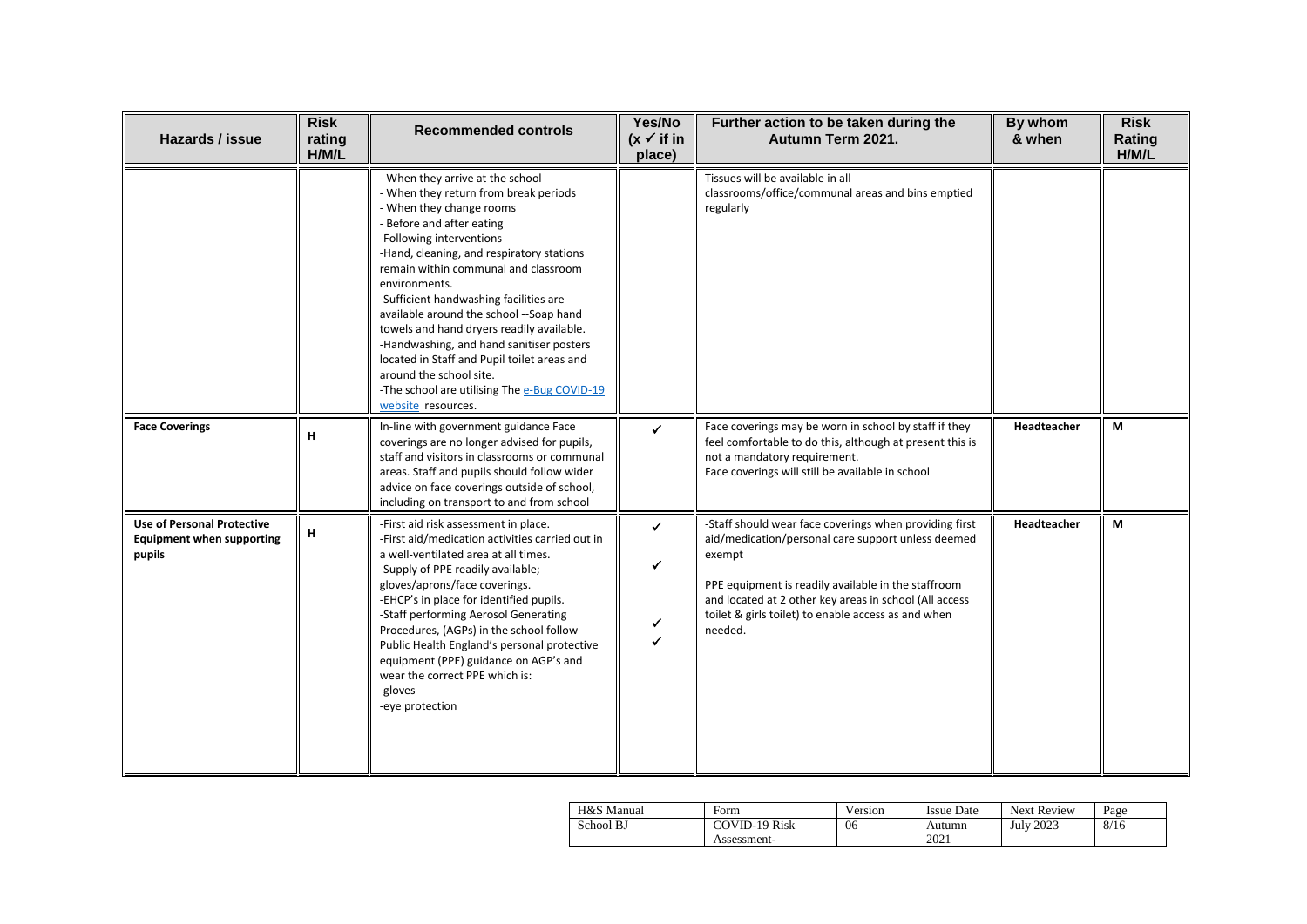| Hazards / issue         | <b>Risk</b><br>rating<br>H/M/L                                          | <b>Recommended controls</b>                                                                                                                                                                                                                                                                                                                                                                                                                                                                                                                                                                                                                                                                                                                                                                                                                                                                                                                                                                                                                                                                                                                                                                                                             | Yes/No<br>$(x \vee$ if in<br>place)                   | Further action to be taken during the<br>Autumn Term 2021.                                                                                                                                                                                                                                                                                                                                                                                                                                                                                                                                                                                                                                                                                                                                                                                                                                                                                   | By whom<br>& when | <b>Risk</b><br>Rating<br>H/M/L |  |  |  |  |  |
|-------------------------|-------------------------------------------------------------------------|-----------------------------------------------------------------------------------------------------------------------------------------------------------------------------------------------------------------------------------------------------------------------------------------------------------------------------------------------------------------------------------------------------------------------------------------------------------------------------------------------------------------------------------------------------------------------------------------------------------------------------------------------------------------------------------------------------------------------------------------------------------------------------------------------------------------------------------------------------------------------------------------------------------------------------------------------------------------------------------------------------------------------------------------------------------------------------------------------------------------------------------------------------------------------------------------------------------------------------------------|-------------------------------------------------------|----------------------------------------------------------------------------------------------------------------------------------------------------------------------------------------------------------------------------------------------------------------------------------------------------------------------------------------------------------------------------------------------------------------------------------------------------------------------------------------------------------------------------------------------------------------------------------------------------------------------------------------------------------------------------------------------------------------------------------------------------------------------------------------------------------------------------------------------------------------------------------------------------------------------------------------------|-------------------|--------------------------------|--|--|--|--|--|
|                         | 5) Ventilation around the school site and on public/dedicated transport |                                                                                                                                                                                                                                                                                                                                                                                                                                                                                                                                                                                                                                                                                                                                                                                                                                                                                                                                                                                                                                                                                                                                                                                                                                         |                                                       |                                                                                                                                                                                                                                                                                                                                                                                                                                                                                                                                                                                                                                                                                                                                                                                                                                                                                                                                              |                   |                                |  |  |  |  |  |
| <b>Poor Ventilation</b> | H                                                                       | -Windows/doors around the school building<br>are opened prior to the start of the school<br>day.<br>-Ventilation is achieved by opening windows,<br>classroom doors and vents.<br>-Unoccupied spaces such as dining halls,<br>studios and sports halls windows and doors<br>are open all day to allow a through put of air<br>around the building.<br>-Classrooms, offices, kitchens, and corridor<br>areas etc. are well ventilated prior to the<br>start of the school day.<br>-During the Autumn Term windows are<br>opened just enough to provide constant<br>background ventilation.<br>-Where available high-level windows opened<br>in preference to low level windows to reduce<br>draughts.<br>-Windows are opened fully during break and<br>lunchtime<br>periods to purge the air in classroom areas.<br>-Internal doors opened to assist with<br>creating a throughput of air.<br>-Where need identified external doors<br>opened where safe to do so.<br>-Where fresh air is not available, then<br>systems should be operated as normal (as<br>long as they are within a single room and<br>supplemented by an outdoor air supply).<br>-Mechanical ventilation tested and inspected<br>as per manufacturer's instructions. | $\checkmark$<br>$\checkmark$<br>X<br>✓<br>✓<br>✔<br>✓ | -Continually remind staff that Office, Classroom doors<br>and windows to be wide open when the room is not<br>occupied.<br>-The school are to identify rooms that don't have<br>natural ventilation/vents or mechanical ventilation<br>and review whether alternative workspaces can be<br>utilised.<br>-Where a room is in use and there are no means of<br>ventilation ensure that the door is open at all times.<br>-Where concerns are raised regarding lack of<br>ventilation consideration given to purchasing/hiring<br>air conditioning units.<br>-Where need identified staff and pupils advised to<br>wear additional clothing during the autumn term.<br>NB: The school hall cannot remain OPEN due to the<br>location of the exits which would breach H&S rules -<br>as they lead directly out on to grounds that are not<br>secured by the school perimeter fence. The air<br>circulation system is left on throughout the day. | Headteacher       | L                              |  |  |  |  |  |

| H&S Manual | Form          | Version | <b>Issue Date</b> | <b>Next Review</b> | Page |
|------------|---------------|---------|-------------------|--------------------|------|
| School BJ  | COVID-19 Risk | 06      | Autumn            | <b>July 2023</b>   | 9/16 |
|            | Assessment-   |         | 2021              |                    |      |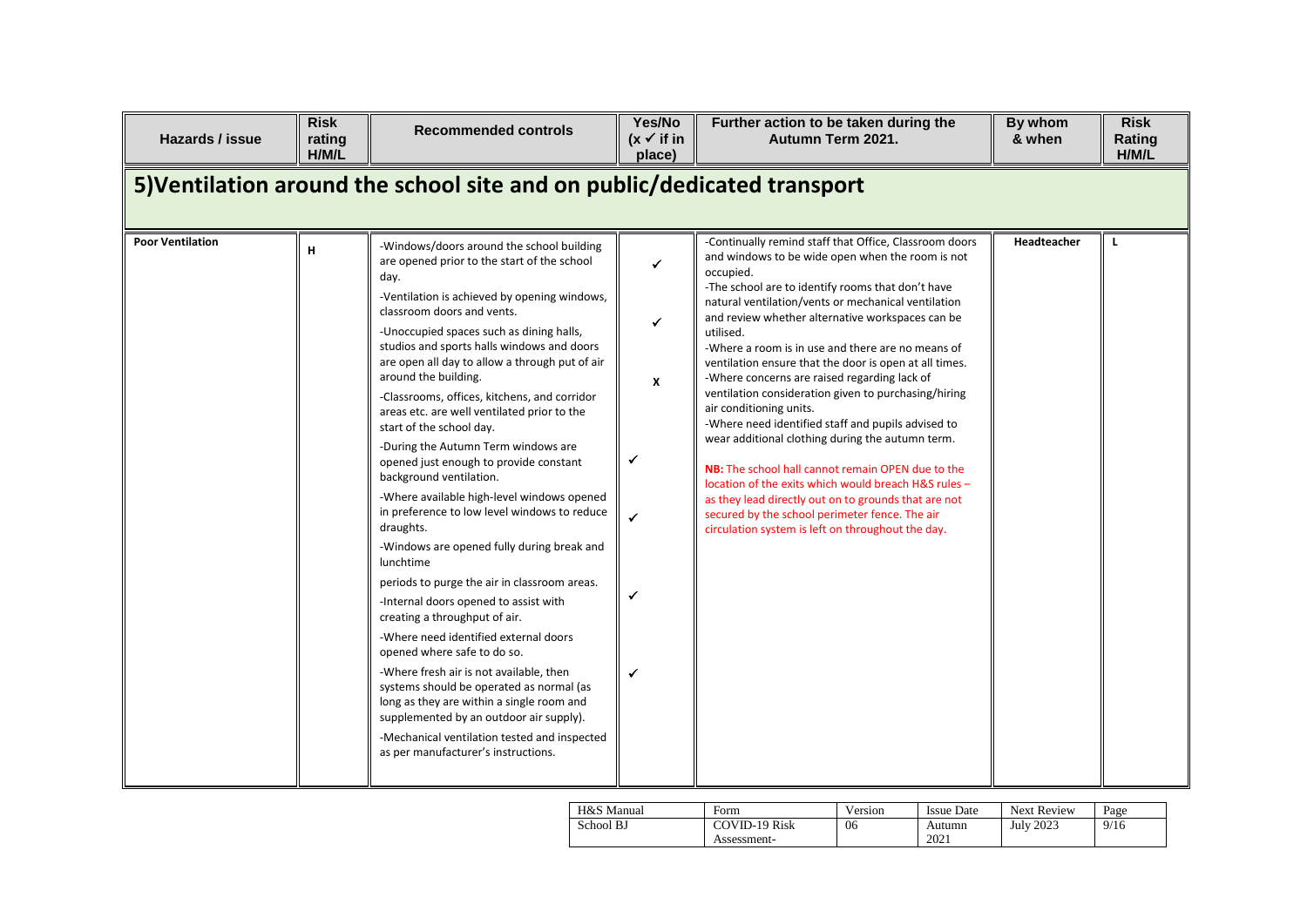| Hazards / issue                         | <b>Risk</b><br>rating<br>H/M/L             | <b>Recommended controls</b>                                                                                                                                                                                                                                                                                                                                                                                                                                                                                                                                                                                                                                                                                         | Yes/No<br>$(x \checkmark)$ if in<br>place) | Further action to be taken during the<br>Autumn Term 2021.                                                                                                                                                        |               |                                     | By whom<br>& when                               | <b>Risk</b><br>Rating<br>H/M/L |  |  |
|-----------------------------------------|--------------------------------------------|---------------------------------------------------------------------------------------------------------------------------------------------------------------------------------------------------------------------------------------------------------------------------------------------------------------------------------------------------------------------------------------------------------------------------------------------------------------------------------------------------------------------------------------------------------------------------------------------------------------------------------------------------------------------------------------------------------------------|--------------------------------------------|-------------------------------------------------------------------------------------------------------------------------------------------------------------------------------------------------------------------|---------------|-------------------------------------|-------------------------------------------------|--------------------------------|--|--|
|                                         |                                            | -The <b>HSE</b> guidance and <b>CIBSE</b> COVID-19<br>guidance for ventilation followed.<br>Carbon dioxide monitors in each classroom<br>to enable levels of carbon dioxide to be<br>monitored.                                                                                                                                                                                                                                                                                                                                                                                                                                                                                                                     |                                            |                                                                                                                                                                                                                   |               |                                     |                                                 |                                |  |  |
|                                         | 6) Cleaning carried out on the school site |                                                                                                                                                                                                                                                                                                                                                                                                                                                                                                                                                                                                                                                                                                                     |                                            |                                                                                                                                                                                                                   |               |                                     |                                                 |                                |  |  |
| Use and storage of cleaning<br>products | M                                          | -Hand, respiratory, cleaning stations located<br>around the school site.<br>-Staff read the labels of<br>chemicals/substances used to clean surfaces<br>prior to use.<br>-Full Stock check completed in the Summer<br>Term regarding available resources /stock<br>currently held.<br>- COSHH and MSDS sheet held for the<br>chemical used and shared with staff carrying<br>out cleaning activities.<br>-Stocks replenished where need identified.<br>-Cleaning products stored away from pupils<br>in the classroom environment.<br>-Cleaning products stored in designated<br>secure areas around the school site.<br>-All cleaning products clearly labelled and<br>used as directed.<br>-Appropriate PPE worn. | ✓<br>✓<br>✓<br>✔                           | Stocks of cleaning equipment and sanitisers etc have<br>been checked and replenished where necessary.<br>These will continue to be topped up as and when<br>required until further guidance is received.          |               |                                     | Headteacher<br>Caretaker                        | L                              |  |  |
| Cleaning schedule on the<br>school site | H                                          | - COVID-19:cleaning non-healthcare settings<br>outside the home. guidance followed.<br>-Enhanced cleaning schedules put in place at<br>the beginning of the pandemic throughout<br>the school day will continue.                                                                                                                                                                                                                                                                                                                                                                                                                                                                                                    | ✓<br>$\checkmark$                          | -Where need identified the cleaning, schedule is<br>reviewed, and additional cleaning carried out.<br>The enhanced cleaning regime will continue - focusing<br>on kay areas outlined and areas of heavy footfall. |               |                                     | Headteacher<br>Caretaker<br><b>School staff</b> | $\mathbf{L}$                   |  |  |
|                                         |                                            | School BJ                                                                                                                                                                                                                                                                                                                                                                                                                                                                                                                                                                                                                                                                                                           | H&S Manual                                 | Form<br><b>COVID-19 Risk</b><br>Assessment-                                                                                                                                                                       | Version<br>06 | <b>Issue Date</b><br>Autumn<br>2021 | Next Review<br><b>July 2023</b>                 | Page<br>10/16                  |  |  |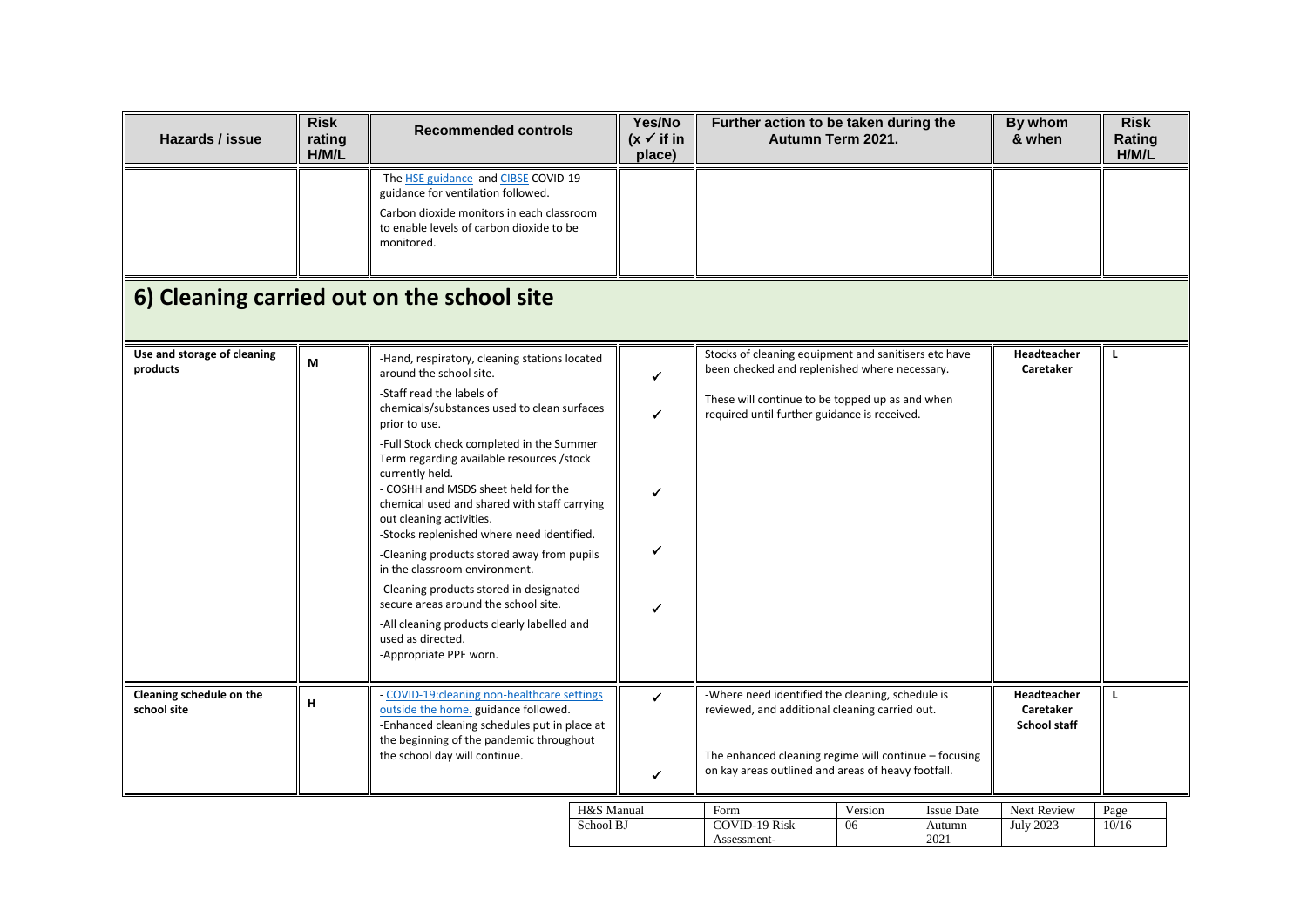| Hazards / issue | <b>Risk</b><br>rating<br>H/M/L | <b>Recommended controls</b>                                                                                                                                                                                                                                                                                                                                                                                                                                                                                                                                                                                                                                                                                                                                                                                                                                                                                                                                                                                                                                                                                                                                                                                                                              | Yes/No<br>$(x \checkmark)$ if in<br>place) | Further action to be taken during the<br>Autumn Term 2021.                                                                                                                                                                         | By whom<br>& when | <b>Risk</b><br>Rating<br>H/M/L |
|-----------------|--------------------------------|----------------------------------------------------------------------------------------------------------------------------------------------------------------------------------------------------------------------------------------------------------------------------------------------------------------------------------------------------------------------------------------------------------------------------------------------------------------------------------------------------------------------------------------------------------------------------------------------------------------------------------------------------------------------------------------------------------------------------------------------------------------------------------------------------------------------------------------------------------------------------------------------------------------------------------------------------------------------------------------------------------------------------------------------------------------------------------------------------------------------------------------------------------------------------------------------------------------------------------------------------------|--------------------------------------------|------------------------------------------------------------------------------------------------------------------------------------------------------------------------------------------------------------------------------------|-------------------|--------------------------------|
|                 |                                | -Hand, cleaning, and respiratory stations<br>remain within communal and classroom<br>environments.<br>-Cleaning staff allocated specific areas to<br>clean within the school environment.<br>-Staff will continue to clean surfaces<br>frequently through the day in classrooms.<br>-Where able to pupils clean down work<br>surfaces prior to moving from one room to<br>another<br>-Where staff 'hot desk', work surfaces and<br>equipment cleaned after use.<br>-Desks, tables, surfaces clear at the end of<br>each day to allow for cleaning of surfaces.<br>-A regular cleaning schedule is maintained.<br>This includes twice daily cleaning (using<br>standard detergent and disinfectant<br>products.) of all areas and equipment, with a<br>particular focus on frequently touched<br>surfaces:<br>-Work surfaces<br>-Toilets<br>-Door Handles/ Access Buttons<br>-Handrails<br>-Light switches<br>-Kitchen areas and associated equipment<br>-Water dispensers/coolers<br>- Printers/ Photocopiers<br>-Shared resources<br>-Meeting rooms clearly identified if they<br>require cleaning after use.<br>-Office areas<br>-Reprographic areas<br>-Dining tables thoroughly cleaned with<br>detergent and disinfectant prior to each<br>sitting. | ✔<br>N/A<br>✔<br>✔                         | Staff will continue to clean tables in their classrooms<br>as and when this is deemed necessary based upon the<br>activities undertaken within their specific classrooms<br>and on the needs of the children within their cohorts. |                   |                                |
|                 |                                | -Appropriately competent cleaning staff<br>employed at the school to undertake<br>cleaning tasks.<br>-Communal equipment including fridges and<br>kettles etc. wiped down following use.                                                                                                                                                                                                                                                                                                                                                                                                                                                                                                                                                                                                                                                                                                                                                                                                                                                                                                                                                                                                                                                                 |                                            |                                                                                                                                                                                                                                    |                   |                                |

 $\Box$ 

| H&S Manual | Form          | Version | <b>Issue Date</b> | <b>Next Review</b> | Page |
|------------|---------------|---------|-------------------|--------------------|------|
| School BJ  | COVID-19 Risk | 06      | Autumn            | <b>July 2023</b>   | 1/16 |
|            | Assessment-   |         | 2021              |                    |      |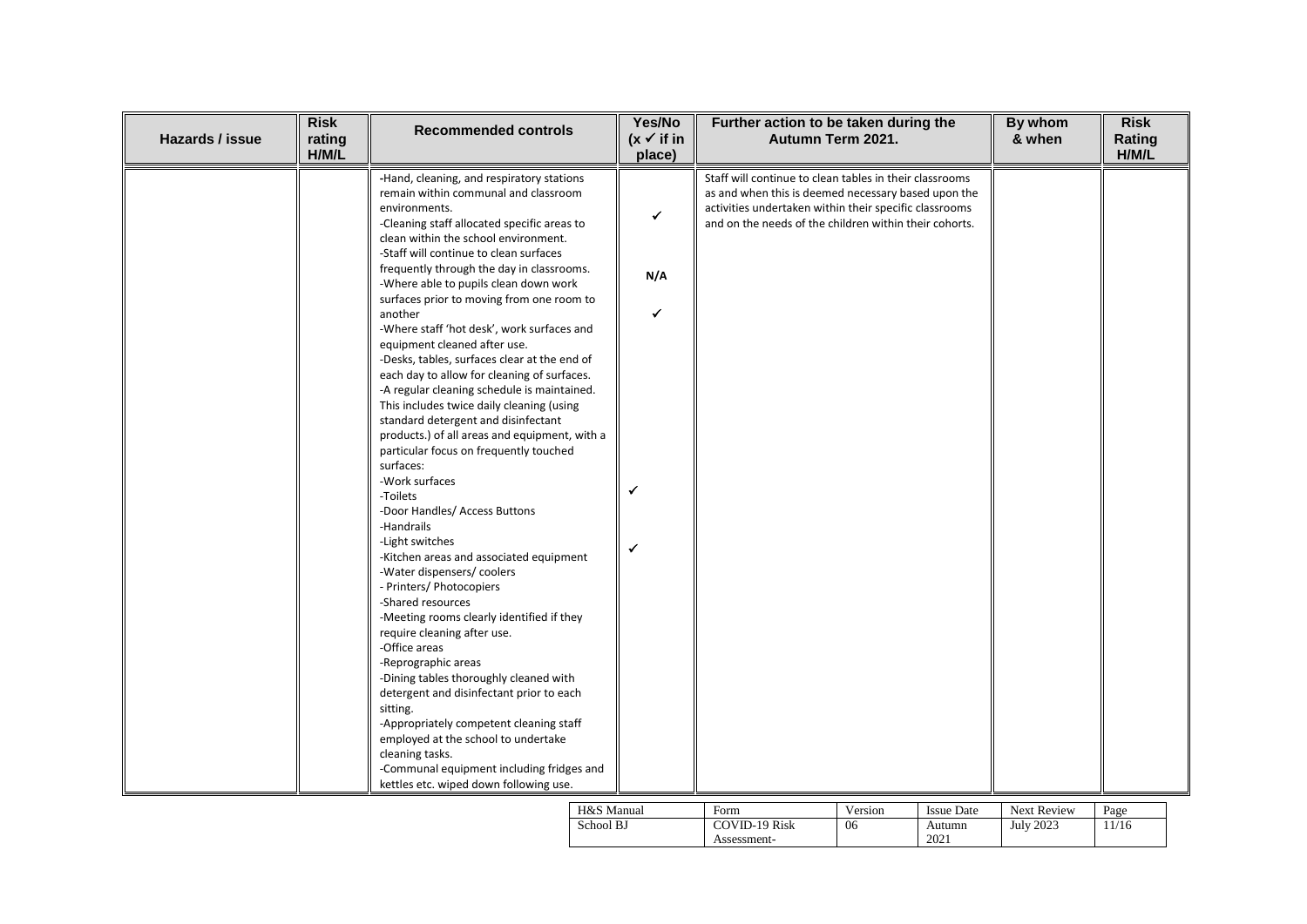| Hazards / issue                                             | <b>Risk</b><br>rating<br>H/M/L | <b>Recommended controls</b>                                                                                                                                                                                                                                                 | Yes/No<br>$(x \vee$ if in<br>place) | Further action to be taken during the<br>Autumn Term 2021.                                                                                                                                                                                                                                                                                                                                                                                                                                                                                                                                                                                                                                                                                                                                                                                                 | By whom<br>& when         | <b>Risk</b><br>Rating<br>H/M/L |
|-------------------------------------------------------------|--------------------------------|-----------------------------------------------------------------------------------------------------------------------------------------------------------------------------------------------------------------------------------------------------------------------------|-------------------------------------|------------------------------------------------------------------------------------------------------------------------------------------------------------------------------------------------------------------------------------------------------------------------------------------------------------------------------------------------------------------------------------------------------------------------------------------------------------------------------------------------------------------------------------------------------------------------------------------------------------------------------------------------------------------------------------------------------------------------------------------------------------------------------------------------------------------------------------------------------------|---------------------------|--------------------------------|
|                                                             |                                | - Cleaning staff will only be required to wear<br>the PPE that they would normally use when<br>undertaking cleaning activities<br>-Spillage policy in place.<br>-Minibuses and cars to be wiped down inside<br>after use.<br>-PE equipment to be wiped down between<br>uses |                                     |                                                                                                                                                                                                                                                                                                                                                                                                                                                                                                                                                                                                                                                                                                                                                                                                                                                            |                           |                                |
| Waste from the school site<br><b>7) Pupil/Staff Anxiety</b> | M                              | -External bin store in place<br>-Contractor SLA in place to remove waste<br>materials from the school site.<br>-Waste removed from the school building at<br>the end of each day and placed in the<br>designated bin store                                                  | ✓<br>✔                              |                                                                                                                                                                                                                                                                                                                                                                                                                                                                                                                                                                                                                                                                                                                                                                                                                                                            | Caretaker                 | L                              |
| <b>Staff Anxiety</b>                                        | M                              | -SLT ensure that staff members who have to<br>self-isolate are contacted each week or more<br>frequently where need identified.<br>-Staff workload monitored by the SLT.                                                                                                    | ✓                                   | -SLT to ensure that information is shared with staff in<br>a timely manner.<br>-Staff to raise concerns with the SLT as and when they<br>arise.<br>-Where need identified refer staff to DCC<br>Occupational Health.<br>-Continue to remind Staff members of the support<br>available from; Education Support provides a free<br>helpline for school staff and targeted support for<br>mental health and wellbeing and the Our Frontline:<br>Wellbeing toolkit for educators brings together a<br>range of resources and support for staff.<br>-The school will utilise sources of support to help<br>those experiencing emotions such as extra mental<br>health support for pupils and teachers.<br>-Staff to be advised to continue to make sensible<br>decisions regarding their proximity to others both in<br>class and when working with colleagues. | Headteacher<br><b>DHT</b> | L                              |

| H&S Manual | Form                 | Version | <b>Issue Date</b> | <b>Next Review</b> | Page  |
|------------|----------------------|---------|-------------------|--------------------|-------|
| School BJ  | <b>COVID-19 Risk</b> | 06      | Autumn            | <b>July 2023</b>   | 12/16 |
|            | Assessment-          |         | 2021              |                    |       |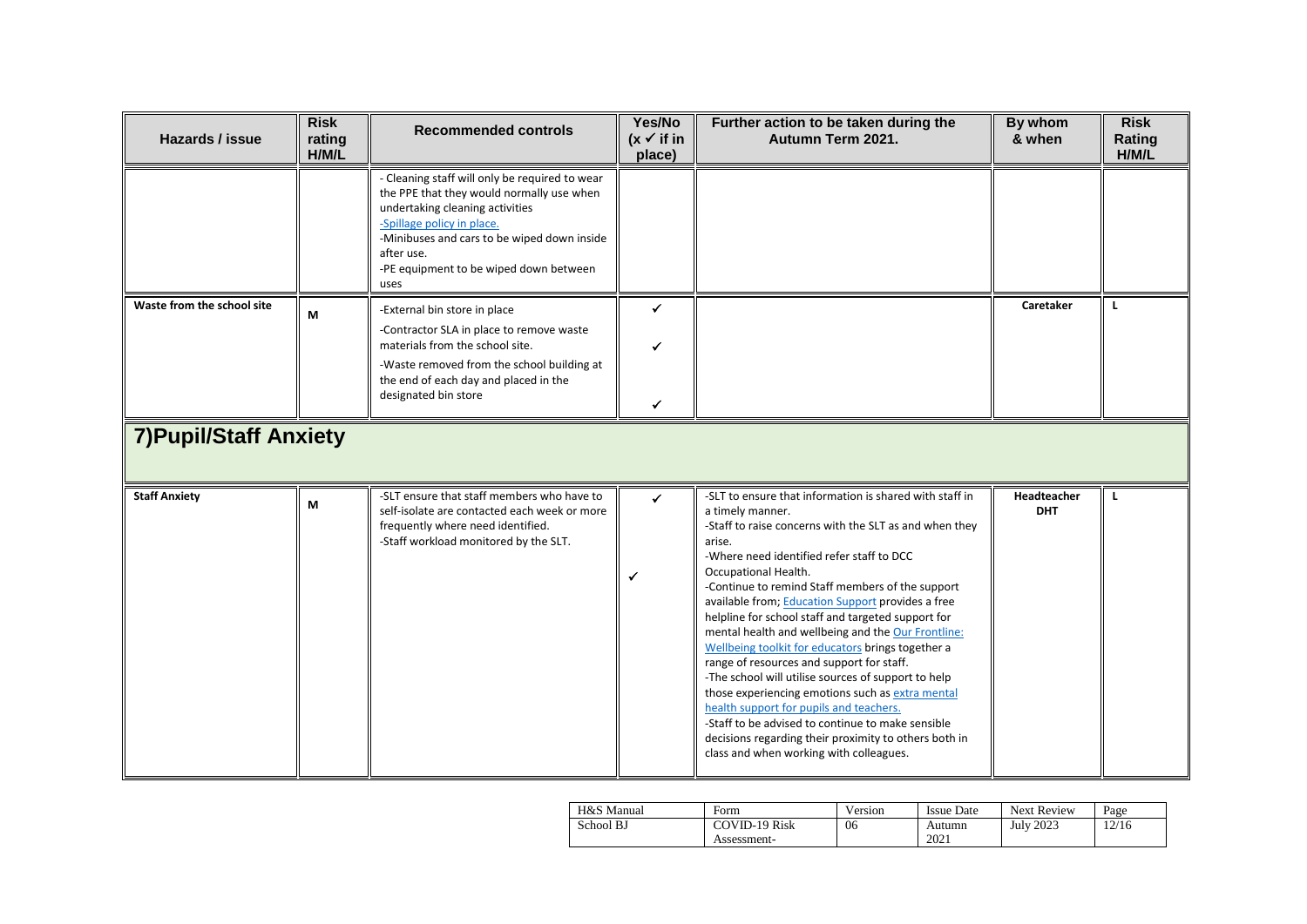| Hazards / issue      | <b>Risk</b><br>rating<br>H/M/L | <b>Recommended controls</b>                                                                                                                                                                                                                                                                                                                                                                                                                                                         |            | Yes/No<br>$(x \checkmark)$ if in<br>place) | Further action to be taken during the<br>Autumn Term 2021.                                                                                                                                                                                                                                                                                                                                                                                                                                                                                                                                                                                                                                                                                                                                                                         |         |                   | By whom<br>& when         | <b>Risk</b><br>Rating<br>H/M/L |
|----------------------|--------------------------------|-------------------------------------------------------------------------------------------------------------------------------------------------------------------------------------------------------------------------------------------------------------------------------------------------------------------------------------------------------------------------------------------------------------------------------------------------------------------------------------|------------|--------------------------------------------|------------------------------------------------------------------------------------------------------------------------------------------------------------------------------------------------------------------------------------------------------------------------------------------------------------------------------------------------------------------------------------------------------------------------------------------------------------------------------------------------------------------------------------------------------------------------------------------------------------------------------------------------------------------------------------------------------------------------------------------------------------------------------------------------------------------------------------|---------|-------------------|---------------------------|--------------------------------|
| <b>Pupil Anxiety</b> | M                              | -Safeguarding Policy in place and reviewed in<br>line with COVID-19.<br>- Mental Wellbeing continues to be part of<br>the curriculum for the Autumn 2021 Term.<br>-The school are working with agencies who<br>regularly support their pupils with social and<br>emotional support.<br>-Pastoral support readily available to pupils.<br>-Details of Family Wellbeing Co-ordinator to<br>be emailed to all parents so they can seek<br>additional support/advice if they require it |            | ✓<br>✔<br>✔<br>✔                           | -Staff to raise concerns with their Delegated<br>Safeguarding Lead in the first instance.<br>School will continue to work closely with the mental<br>health support team, referring pupils where this is<br>deemed necessary.<br>-School will continue to work with Family Wellbeing<br>Coordinator referring pupils through dialogue/consent<br>from parents.                                                                                                                                                                                                                                                                                                                                                                                                                                                                     |         |                   | Headteacher<br><b>DHT</b> | L                              |
|                      |                                | 8) Staff and Pupils previously identified as Clinically Extremely Vulnerable (CEV) or Clinically<br>Vulnerable (CV) in the school community.                                                                                                                                                                                                                                                                                                                                        |            |                                            |                                                                                                                                                                                                                                                                                                                                                                                                                                                                                                                                                                                                                                                                                                                                                                                                                                    |         |                   |                           |                                |
| <b>Staff</b>         | М                              | -Social distancing measures should be<br>adopted by staff as and when this can be<br>facilitated<br>-The government has ensured that everyone<br>on the Shielded Patient List (CEV/CV) should<br>already have been offered the COVID-19<br>vaccine.<br>-Register in place of staff members who have<br>received the COVID-19 vaccination.<br>-Medical ill Health risk assessment<br>completed.                                                                                      |            | ✔<br>✓<br>$\checkmark$<br>✓                | - If staff who were previously identified as CEV or CV<br>have not yet received their first vaccination, they can<br>contact their GP, book your vaccination appointment<br>online or call 119<br>-Staff to be made aware that A booster vaccine<br>programme is expected to be rolled out from<br>September 2021.<br>-Review the Medical ill Health risk assessment during<br>the Autumn Term.<br>-Where need identified refer staff to DCC occupational<br>Health.<br>-Staff to be advised to continue to make sensible<br>decisions regarding their proximity to others both in<br>class and when working with colleagues.<br>Staff will complete the Covid 19 individual risk<br>assessments provided by BWCET (6/9/21) Any actions<br>arising from these will be carried outin line with above<br>guidance re Occ Health etc. |         | Headteacher       | L                         |                                |
| <b>Pupils</b>        | M                              | -Individual healthcare plans are in place for<br>identified pupils.<br>-All CEV pupils are attending the school<br>unless they have been advised not to by                                                                                                                                                                                                                                                                                                                          |            | ✓                                          | Key staff are aware of individual pupil needs in<br>relation to identified health needs                                                                                                                                                                                                                                                                                                                                                                                                                                                                                                                                                                                                                                                                                                                                            |         |                   | Headteacher               | L                              |
|                      |                                |                                                                                                                                                                                                                                                                                                                                                                                                                                                                                     | H&S Manual |                                            | Form                                                                                                                                                                                                                                                                                                                                                                                                                                                                                                                                                                                                                                                                                                                                                                                                                               | Version | <b>Issue Date</b> | Next Review               | Page                           |
|                      |                                |                                                                                                                                                                                                                                                                                                                                                                                                                                                                                     | School BJ  |                                            | <b>COVID-19 Risk</b><br>Assessment-                                                                                                                                                                                                                                                                                                                                                                                                                                                                                                                                                                                                                                                                                                                                                                                                | 06      | Autumn<br>2021    | <b>July 2023</b>          | 13/16                          |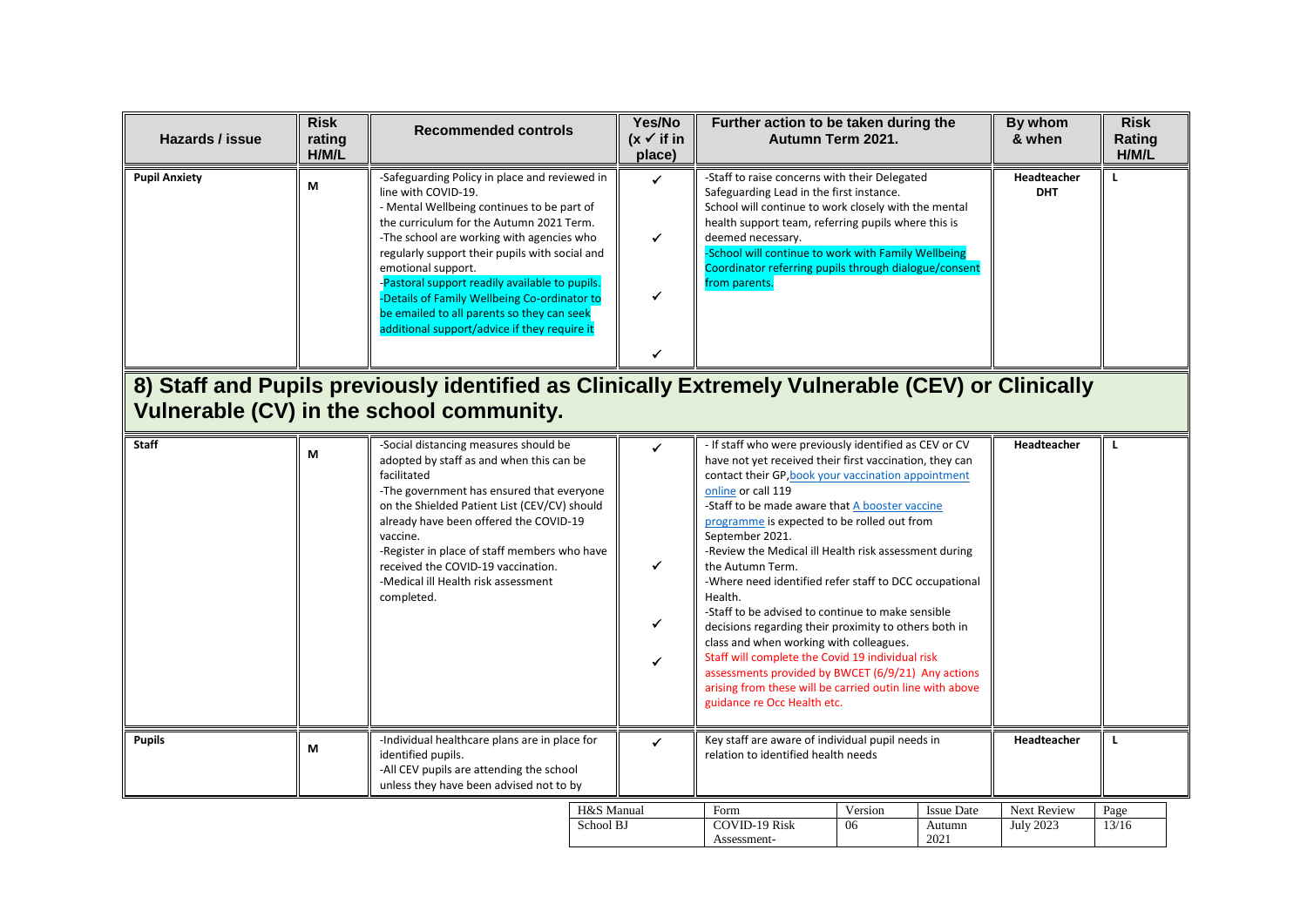| Hazards / issue               | <b>Risk</b><br>rating<br>H/M/L | <b>Recommended controls</b>                                                                                                                                                                                                                                                                                                                                                                                                                                                                                                                                                                                                                                                                                                                                                          | Yes/No<br>$(x \vee$ if in<br>place) | Further action to be taken during the<br>Autumn Term 2021.                                                                                                                                                                                                                                                                                                                                                                                                                                                                                                                                                                                                                                                                                                                                                                                                                                                                                                                                                                                                            | By whom<br>& when | <b>Risk</b><br>Rating<br>H/M/L |
|-------------------------------|--------------------------------|--------------------------------------------------------------------------------------------------------------------------------------------------------------------------------------------------------------------------------------------------------------------------------------------------------------------------------------------------------------------------------------------------------------------------------------------------------------------------------------------------------------------------------------------------------------------------------------------------------------------------------------------------------------------------------------------------------------------------------------------------------------------------------------|-------------------------------------|-----------------------------------------------------------------------------------------------------------------------------------------------------------------------------------------------------------------------------------------------------------------------------------------------------------------------------------------------------------------------------------------------------------------------------------------------------------------------------------------------------------------------------------------------------------------------------------------------------------------------------------------------------------------------------------------------------------------------------------------------------------------------------------------------------------------------------------------------------------------------------------------------------------------------------------------------------------------------------------------------------------------------------------------------------------------------|-------------------|--------------------------------|
|                               |                                | their GP or clinical specialist, or because they<br>have tested positive for COVID-19<br>-Professionals supporting pupils who attend<br>the school site are made aware of the<br>schools' current systems of control prior to<br>attending the school site.                                                                                                                                                                                                                                                                                                                                                                                                                                                                                                                          |                                     |                                                                                                                                                                                                                                                                                                                                                                                                                                                                                                                                                                                                                                                                                                                                                                                                                                                                                                                                                                                                                                                                       |                   |                                |
|                               |                                | 9) New and Expectant mums in the school community                                                                                                                                                                                                                                                                                                                                                                                                                                                                                                                                                                                                                                                                                                                                    |                                     |                                                                                                                                                                                                                                                                                                                                                                                                                                                                                                                                                                                                                                                                                                                                                                                                                                                                                                                                                                                                                                                                       |                   |                                |
| <b>New and Expectant Mums</b> | M                              | -New and Expectant Mum risk assessment in<br>place.<br>-The school and New and Expectant Mum<br>are following the guidance NHS Pregnancy<br>and coronavirus (COVID-19) and guidance<br>from<br>The Royal College of Obstetricians &<br>Gynaecologists<br>-Hand, cleaning, and respiratory stations<br>located within the classroom environment.<br>-Working area well ventilated throughout<br>the school day.<br>-New and Expectant mums have been<br>advised to participate in the twice weekly<br>home LFD testing programme.<br>-New and Expectant mums are aware of the<br>symptoms of COVID-19.<br>-New and Expectant mums are supported by<br>their midwife.<br>-New and expectant mum are given time<br>during work hours to attend all medical<br>appointments as required. | ✓<br>✓<br>✔<br>✔<br>✓               | -Where New and Expectant Mum risk assessments<br>have previously been completed, they are to be<br>reviewed during the Autumn Term.<br>-Staff to be advised to continue to make sensible<br>decisions regarding their proximity to others both in<br>class and when working with colleagues.<br>-New and Expectant Mum to raise concerns with her<br>immediate manager in the first instance.<br>-The new and Expectant Mum is to be advised to<br>follow the guidance-How to avoid catching and<br>spreading coronavirus (COVID-19);<br>Get vaccinated - everyone aged 18 or over<br>can book COVID-19 vaccination<br>appointments now<br>Meet people outside if possible<br>Open doors and windows to let in fresh air<br>if meeting people inside<br>Limit the number of people you meet and<br>$\bullet$<br>avoid crowded places<br>Wear a face covering when it's hard to stay<br>away from other people - particularly<br>indoors or in crowded places<br>Wash your hands with soap and water or<br>use hand sanitiser regularly throughout the<br>day<br>Don't | Headteacher       |                                |

| H&S Manual | Form                 | version | <b>Issue Date</b> | <b>Next Review</b> | Page |
|------------|----------------------|---------|-------------------|--------------------|------|
| School BJ  | <b>COVID-19 Risk</b> | 06      | Autumn            | July 2023          | 4/16 |
|            | Assessment-          |         | 2021              |                    |      |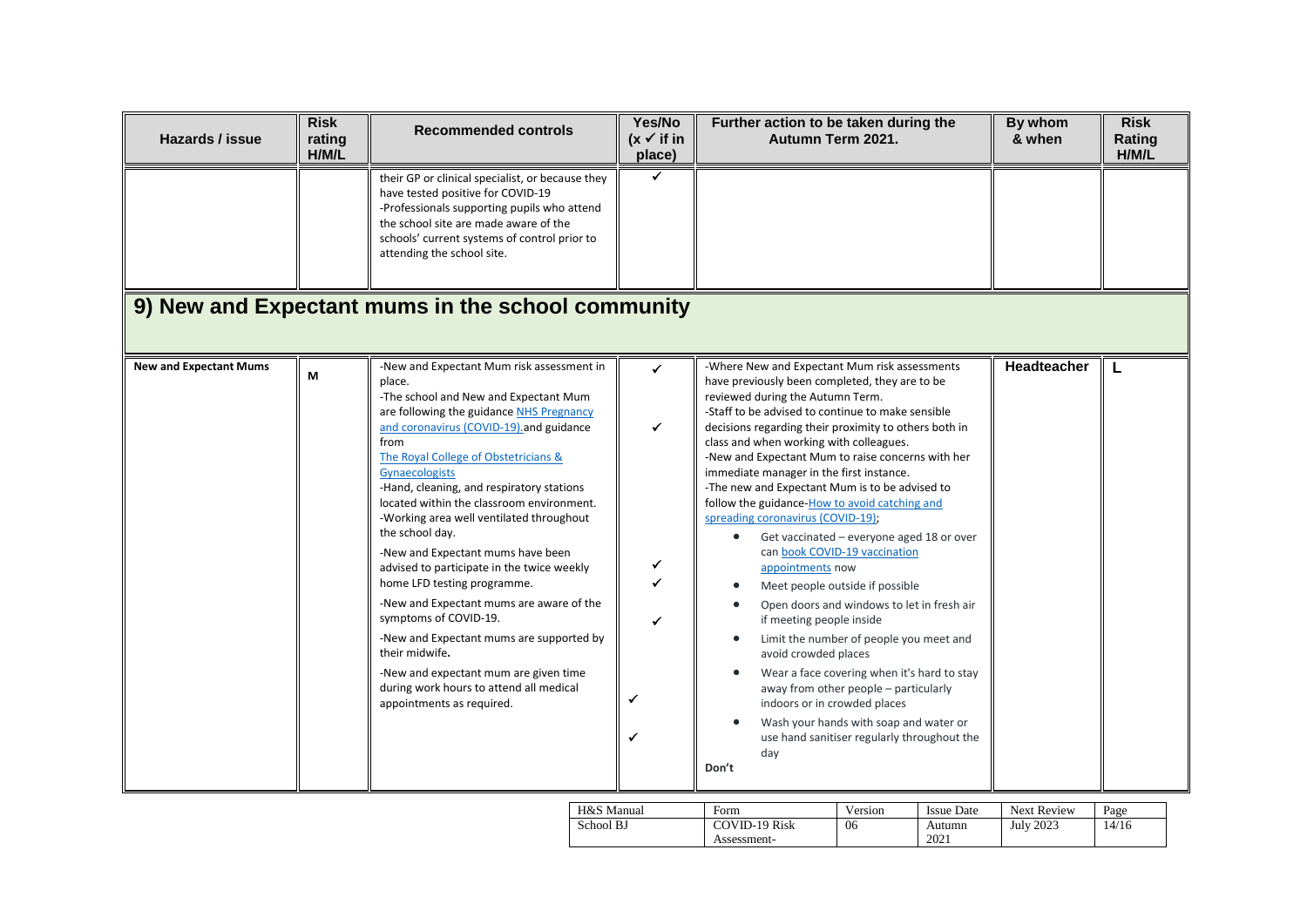| Hazards / issue                                                                  | <b>Risk</b><br>rating<br>H/M/L | <b>Recommended controls</b>                                                                                                                                                                                                                                                                                                                                                                                                                                                                                      | Yes/No<br>$(x \vee$ if in<br>place) | Further action to be taken during the<br>Autumn Term 2021.                                                                                                                                                                                                                                                                                                                                    | By whom<br>& when            | <b>Risk</b><br>Rating<br>H/M/L |
|----------------------------------------------------------------------------------|--------------------------------|------------------------------------------------------------------------------------------------------------------------------------------------------------------------------------------------------------------------------------------------------------------------------------------------------------------------------------------------------------------------------------------------------------------------------------------------------------------------------------------------------------------|-------------------------------------|-----------------------------------------------------------------------------------------------------------------------------------------------------------------------------------------------------------------------------------------------------------------------------------------------------------------------------------------------------------------------------------------------|------------------------------|--------------------------------|
|                                                                                  |                                |                                                                                                                                                                                                                                                                                                                                                                                                                                                                                                                  | $\checkmark$                        | Do not touch your eyes, nose, or mouth if<br>your hands are not clean<br>-Staff are to be advised to continue to make sensible<br>decisions regarding their proximity to others both in<br>class and with colleagues.<br>Relevant paperwork for expectant mums will be<br>carried out as and when required and follow advice<br>from HR and gov guidance                                      |                              |                                |
|                                                                                  |                                | 10) Domestic and International Educational Visits                                                                                                                                                                                                                                                                                                                                                                                                                                                                |                                     |                                                                                                                                                                                                                                                                                                                                                                                               |                              |                                |
| <b>NOTIFY</b>                                                                    | М                              | -Visits uploaded to NOTIFY in a timely<br>manner.<br>-Educational visits planning guidance<br>followed.                                                                                                                                                                                                                                                                                                                                                                                                          | ✔                                   |                                                                                                                                                                                                                                                                                                                                                                                               | Headteacher/Off<br>ice staff | L                              |
|                                                                                  |                                | 11) Professionals/Visitors and Contractors on site.                                                                                                                                                                                                                                                                                                                                                                                                                                                              |                                     |                                                                                                                                                                                                                                                                                                                                                                                               |                              |                                |
| Visitors/Contractors and<br><b>External Support Staff on the</b><br>school site. | М                              | -All visitors sign in when they attend the<br>school site.<br>-Hand sanitiser station in place at the main<br>entrance.<br>-Clear signage in place at the main entrance<br>in relation to use of hand sanitiser and face<br>coverings.<br>Only visitors deemed essential to the welfare<br>of our pupils and/or their educational<br>development will be permitted into school<br>Any visitors will be reminded of the<br>requirement to follow measures in place to<br>reduce the potential spread of infection | ✓<br>✓<br>✓                         | -Professionals/Visitors and Contractors to be advised<br>in advance of the schools wishes regarding wearing<br>face coverings on the school site;<br>Face coverings worn in enclosed and crowded spaces<br>when staff come into contact with people they don't<br>normally meet.<br>-A supply of face coverings are to be readily available<br>at the main entrance for visitors to the site. | <b>School office</b>         | L                              |
|                                                                                  |                                | H&S Manual                                                                                                                                                                                                                                                                                                                                                                                                                                                                                                       |                                     | Form<br>Version<br><b>Issue Date</b>                                                                                                                                                                                                                                                                                                                                                          | Next Review                  | Page                           |

| H&S Manual | Form          | Version | <b>Issue Date</b> | <b>Next Review</b> | Page |
|------------|---------------|---------|-------------------|--------------------|------|
| School BJ  | COVID-19 Risk | 06      | Autumn            | <b>July 2023</b>   | 5/16 |
|            | Assessment-   |         | 2021              |                    |      |